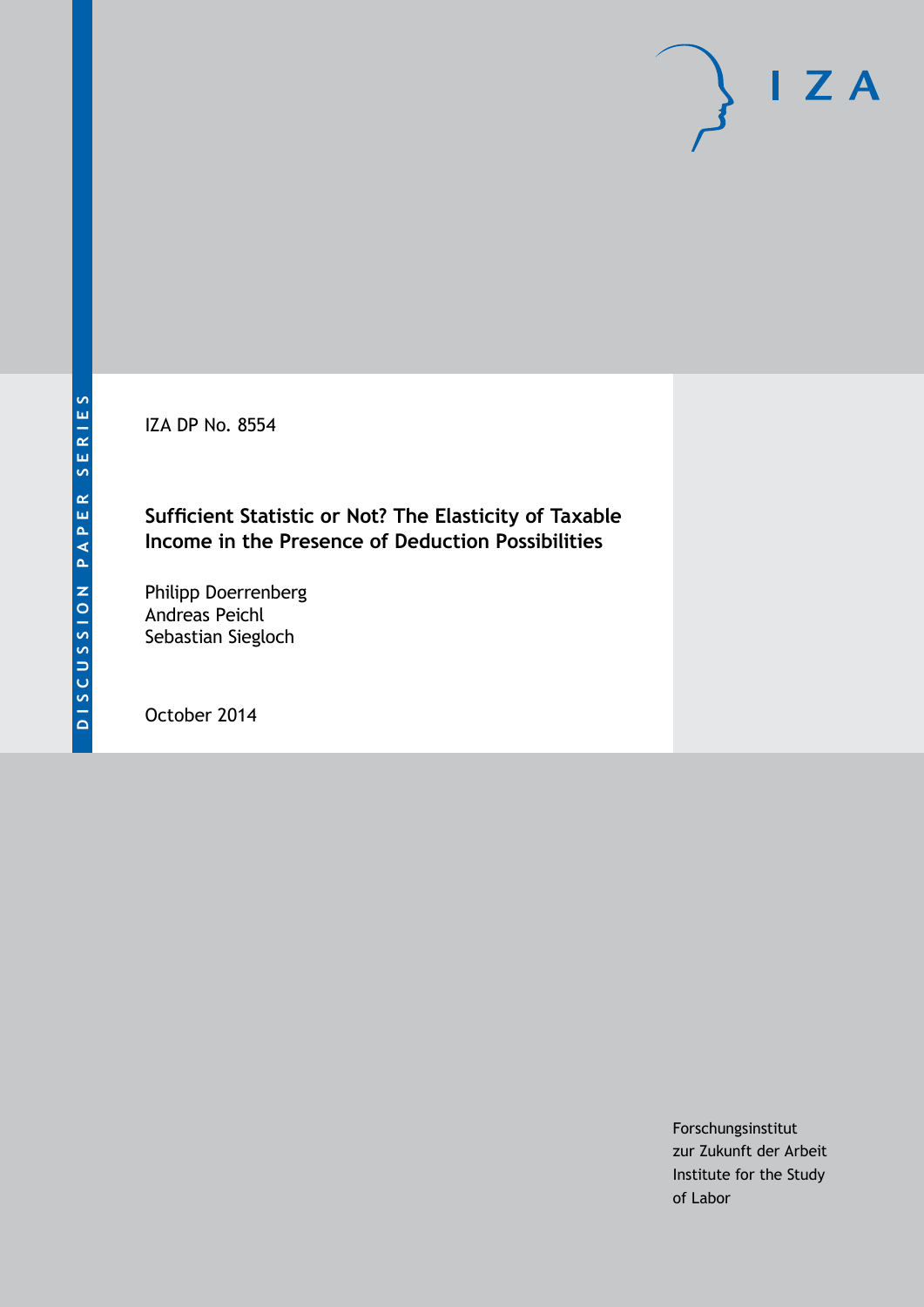# **Sufficient Statistic or Not? The Elasticity of Taxable Income in the Presence of Deduction Possibilities**

# **Philipp Doerrenberg**

*ZEW Mannheim, CGS at University of Cologne and IZA*

### **Andreas Peichl**

*ZEW Mannheim, University of Mannheim, IZA and CESifo*

### **Sebastian Siegloch**

*University of Mannheim, IZA, ZEW and CESifo*

Discussion Paper No. 8554 October 2014

IZA

P.O. Box 7240 53072 Bonn Germany

Phone: +49-228-3894-0 Fax: +49-228-3894-180 E-mail: [iza@iza.org](mailto:iza@iza.org)

Any opinions expressed here are those of the author(s) and not those of IZA. Research published in this series may include views on policy, but the institute itself takes no institutional policy positions. The IZA research network is committed to the IZA Guiding Principles of Research Integrity.

The Institute for the Study of Labor (IZA) in Bonn is a local and virtual international research center and a place of communication between science, politics and business. IZA is an independent nonprofit organization supported by Deutsche Post Foundation. The center is associated with the University of Bonn and offers a stimulating research environment through its international network, workshops and conferences, data service, project support, research visits and doctoral program. IZA engages in (i) original and internationally competitive research in all fields of labor economics, (ii) development of policy concepts, and (iii) dissemination of research results and concepts to the interested public.

IZA Discussion Papers often represent preliminary work and are circulated to encourage discussion. Citation of such a paper should account for its provisional character. A revised version may be available directly from the author.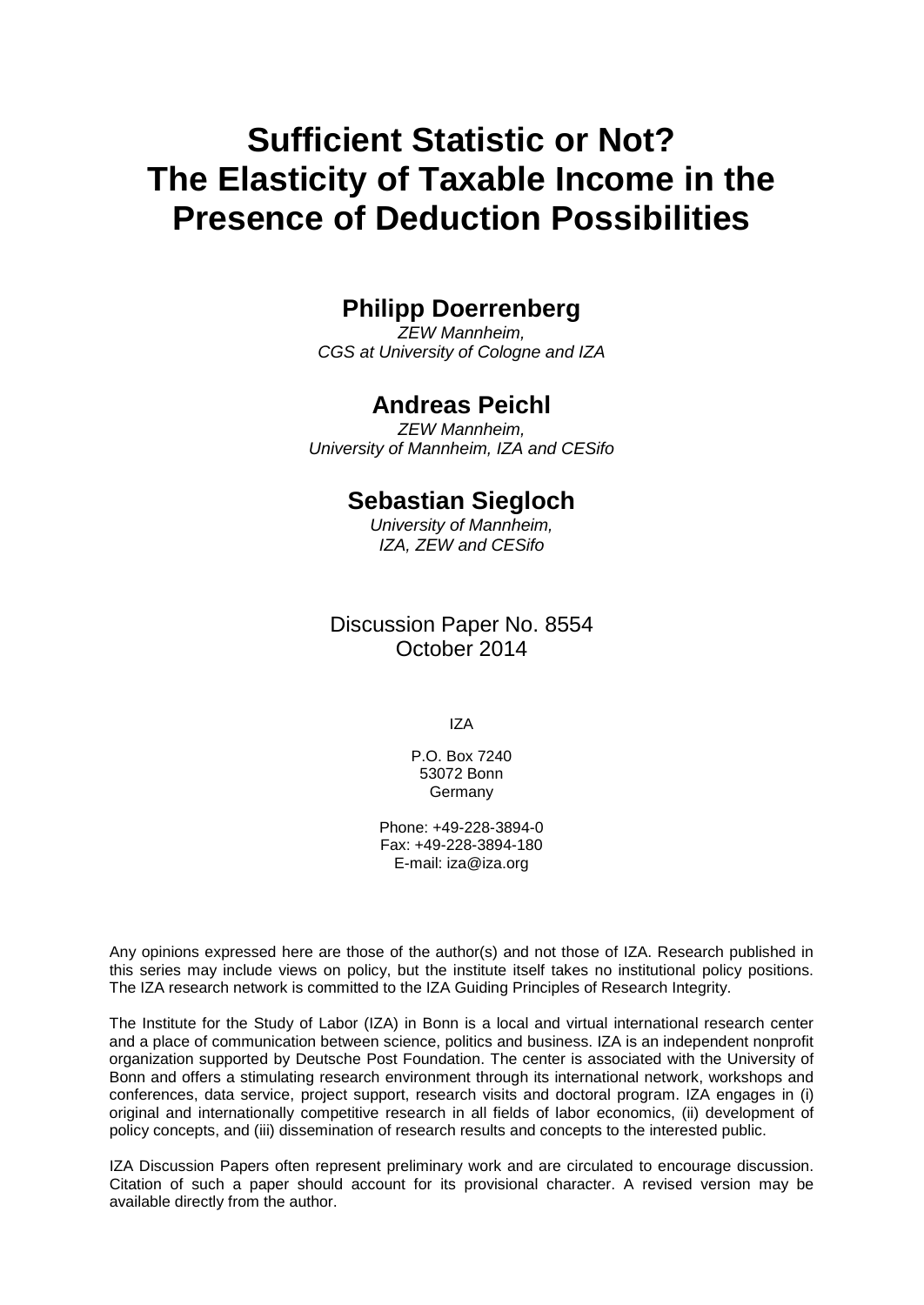IZA Discussion Paper No. 8554 October 2014

# **ABSTRACT**

# **Sufficient Statistic or Not? The Elasticity of Taxable Income in the Presence of Deduction Possibilities[\\*](#page-2-0)**

The elasticity of taxable income (ETI) is often interpreted as a sufficient statistic to assess the welfare costs of taxation. Building on the conceptual framework of Chetty (2009), we show that this assertion does no longer hold for tax systems with deduction possibilities if *(i)* deductions generate externalities and *(ii)* deductions are responsive to tax rate changes. While the first condition should arguably hold for almost any imaginable tax deduction, we provide a thorough empirical examination of the second condition. Relying on rich German panel data from administrative tax records, we exploit several tax reforms that were implemented in Germany between 2001 and 2008. Our baseline estimates indicate an overall ETI of 0.49 and an elasticity of deductions with respect to the net-of-tax rate of -2.80. Given that the majority of deductions in the German income tax system generate externalities, our non-zero deduction elasticity suggests that the ETI is *not* sufficient to calculate the welfare cost of taxation.

JEL Classification: H24, H31

Keywords: elasticity of taxable income, deductions, tax expenditures, sufficient statistic, administrative data, Germany

Corresponding author:

Andreas Peichl ZEW Mannheim L7,1 68161 Mannheim Germany E-mail: [peichl@zew.de](mailto:peichl@zew.de)

<span id="page-2-0"></span>We are grateful to Michelle Hansch and Carina Woodage for very valuable research assistance and to the Research Data Lab of the German Federal Statistical Agency, and especially Rafael Beier and Stefanie Uhrich, for steady support in accessing the data. We thank Caroline Weber for sharing her Stata code. David Agrawal, Soeren Blomquist, Denvil Duncan, Clemens Fuest, Roger Gordon, Jarkko Harju, Eckhard Janeba, Max Löffler, Tuomas Matikka, Johannes Hermle, Joel Slemrod, Caroline Weber, Carina Woodage, and participants at the 2014 NBER TAPES meeting (Vienna), IIPF 2014 (Lugano), and MaTax 2014 (Mannheim) provided helpful comments and suggestions on earlier drafts.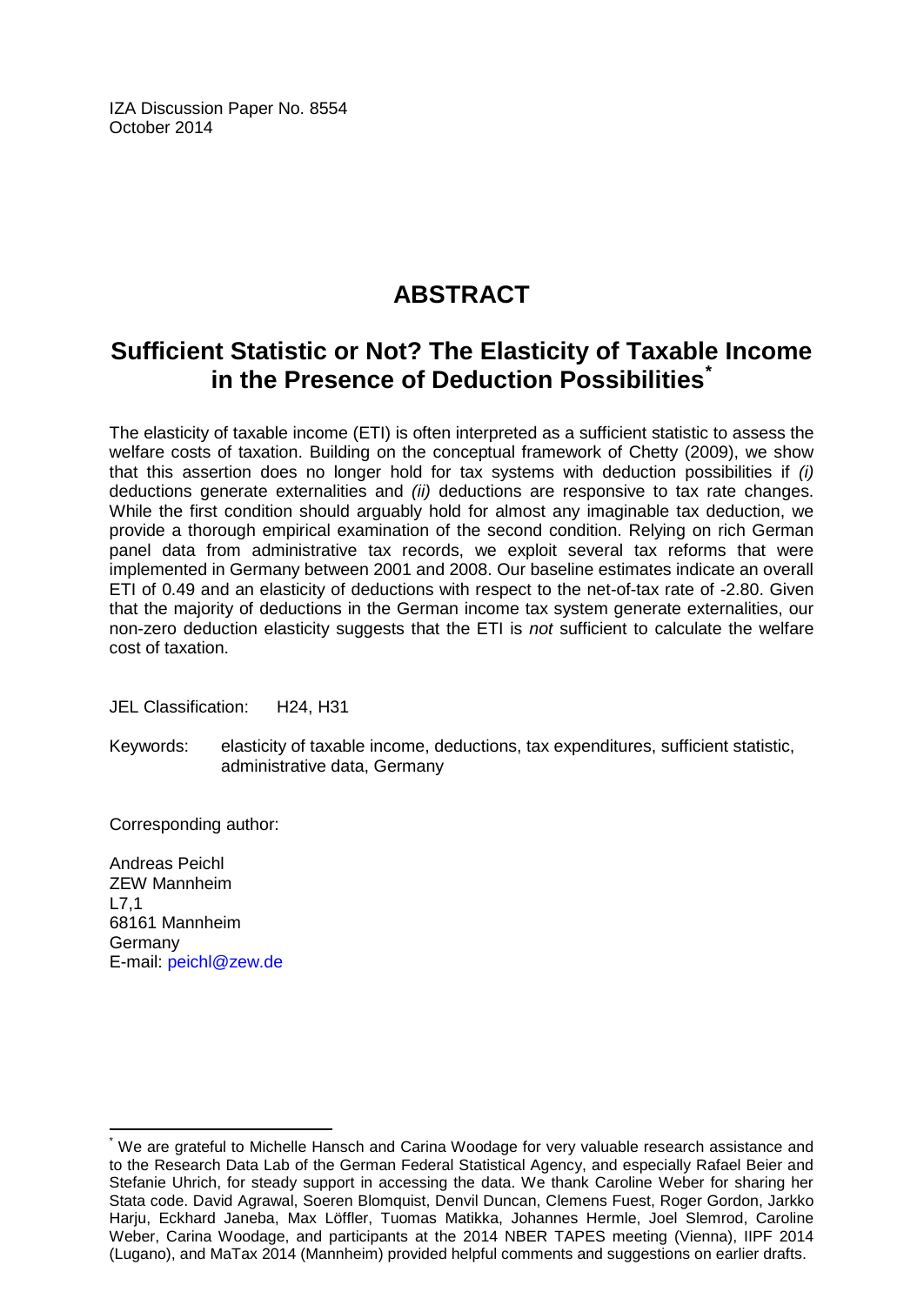# 1 Introduction

The large literature on the elasticity of taxable income (ETI) estimates the responsiveness of taxpayers to income tax changes (see [Saez et al. 2012](#page-24-0) for an overview). Recent studies find elasticities with respect to the net-of-tax rate in the range of about 0.1 to 0.8 (e.g., [Weber 2014](#page-25-0) and [Kleven and Schultz 2014\)](#page-23-0), suggesting that income taxpayers are sensitive to taxes and alter their taxable income in response to varying tax rate changes. Following the seminal contributions by Feldstein [\(1995,](#page-22-0) [1999\)](#page-22-1), the literature usually uses such ETI estimates as a "sufficient statistic" to estimate the deadweight loss of income taxes. This assumes that all types of behavioral responses that affect taxable income, such as labor supply adjustments, charitable donations, or illegal evasion, have the same impact on welfare, and thus can be boiled down to one single number, the ETI.

[Chetty \(2009\),](#page-22-2) however, shows that the channel along which taxable income responses occur may make a difference for the efficiency losses induced by income taxes. If behavioral adjustments to reduce taxable income generate externalities such as transfers to other agents in the economy, losses to overall welfare are lower compared to cases in which behavioral adjustments are associated with real resource costs. In the extreme case in which a behavioral adjustment produces a pure externality and does not impose any resource costs, the gross income elasticity, rather than the ETI, becomes the relevant parameter for welfare analysis. In a more general case with externalities and resource costs, Chetty's analysis shows that the welfare loss is a weighted average of the ETI and the gross income elasticity. These results imply that it is important for welfare analyses of tax reforms to disentangle the relative importance of the single adjustment channels that contribute to the ETI.

In this paper, we explore the welfare effects of tax reforms in the presence of tax deductions. We hence focus on a specific adjustment channel which is common and important in all personal income tax systems across the world. For instance, in the US, itemized deductions represent about 12% of all taxable income, worth \$80 billion in total  $(Saez 2004a)^{1}$  $(Saez 2004a)^{1}$  $(Saez 2004a)^{1}$  $(Saez 2004a)^{1}$  Based on the framework of [Chetty \(2009\),](#page-22-2) we show that the ETI is not a sufficient statistic if  $(i)$  claimed deductions generate externalities and  $(ii)$  if deductions are responsive to tax rate changes.

In general, governments allow for deduction possibilities in the tax law to encourage certain behavior or expenses that produce benefits – in the future or present. In other words, the rationale behind deductions usually is to incentivize

<span id="page-3-0"></span><sup>&</sup>lt;sup>1</sup>The ratio of deductions to taxable income is even higher in Germany (see below). Deductions generally play an important role in all developed countries' personal income tax codes [\(Ernst &](#page-22-3) [Young 2013\)](#page-22-3), suggesting that our results are not only relevant for Germany or the US.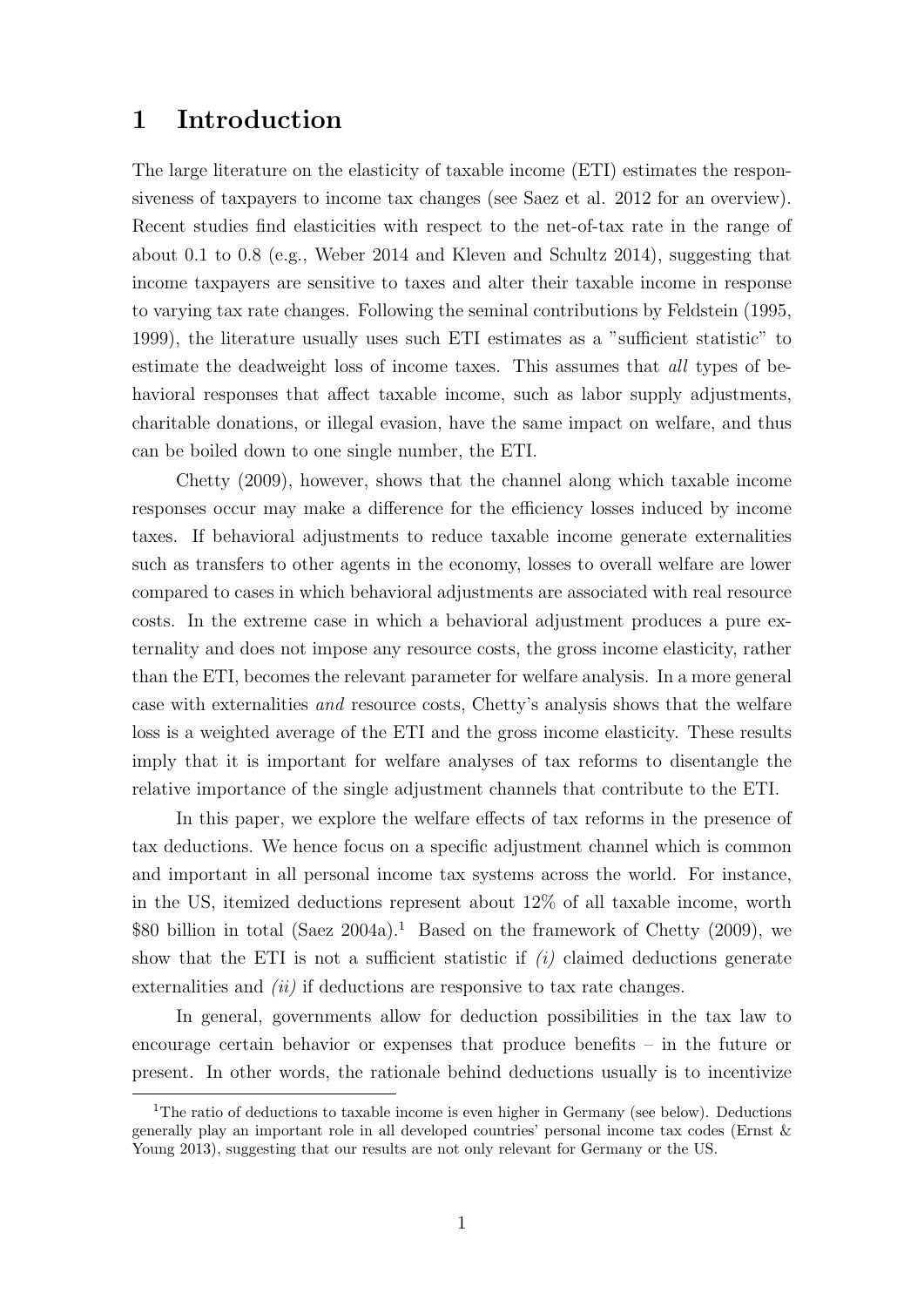behavior that generates interpersonal or intertemporal externalities. For example, deductions in the form of charitable donations are transferred to another agent in the economy, implying that the amount deducted is not lost but serving society. Deductible investments in education or professional training will increase human capital leading to higher incomes and hence higher tax revenues in the future. Given the purpose and character of most deductions, we argue that the first condition for the ETI not to be a sufficient statistic is likely to be fulfilled: all well-designed and well-intended deductions generate non-negligible externalities.<sup>[2](#page-4-0)</sup>

The second condition for a non-sufficient ETI is fulfilled if a non-zero deduction elasticity with respect to changes in the net-of-tax rate is estimated empirically. From a theoretical perspective, tax deductions should respond to tax rate changes given that a higher tax rate makes the claiming of tax deductions more attractive. In the empirical part of the paper, we test this hypothesis and examine the responsiveness of deductions to taxes. We use rich German panel data from administrative tax records that provide detailed information on all income tax relevant parameters including all available tax deductions.

We exploit variation in tax rates induced by various income tax reforms implemented in Germany in the early 2000s. These reforms affected different types of taxpayers differently. For instance, over this period, the top marginal tax rate decreased from 53% to 42% in several steps, and the lowest marginal tax rate from 24% to 15%, while tax rates in the middle of the distribution where hardly affected. These differential reform intensities allow identification of the tax rate effect on deduction behavior. Given our research question, studying the case of Germany is of particular interest since the German tax system allows for a very large set of deductions: on average, taxable income is more than 20% lower than reported broad income with variation over the income distribution and by income source, and there are more than 500 different deduction possibilities [\(Kirchhof 2011\)](#page-23-1).<sup>[3](#page-4-1)</sup>

We start our empirical analysis with estimating tax elasticities for different income concepts (broad gross income vs. taxable income) and continue with the analysis for different types of deductions. The empirical identification of the impact of tax changes on deductions generally faces the same econometric challenges as the identification of the ETI: first, there exists a mechanical relationship between tax

<span id="page-4-0"></span><sup>&</sup>lt;sup>2</sup>Despite generating positive externalities, some deductions may additionally incur welfare losses. For example, if extension possibilities lead to overconsumption, sheltering behavior will be associated with resource costs that reduce the economic pie. Welfare costs may also arise because of the opportunity costs of filing deductions.

<span id="page-4-1"></span><sup>3</sup>[Bach et al. \(2013\)](#page-22-4) analyze the ratio of taxable income in reported broad income over time. Their findings are broadly in line with our numbers although they employ a different concept of broad income and use a different data source.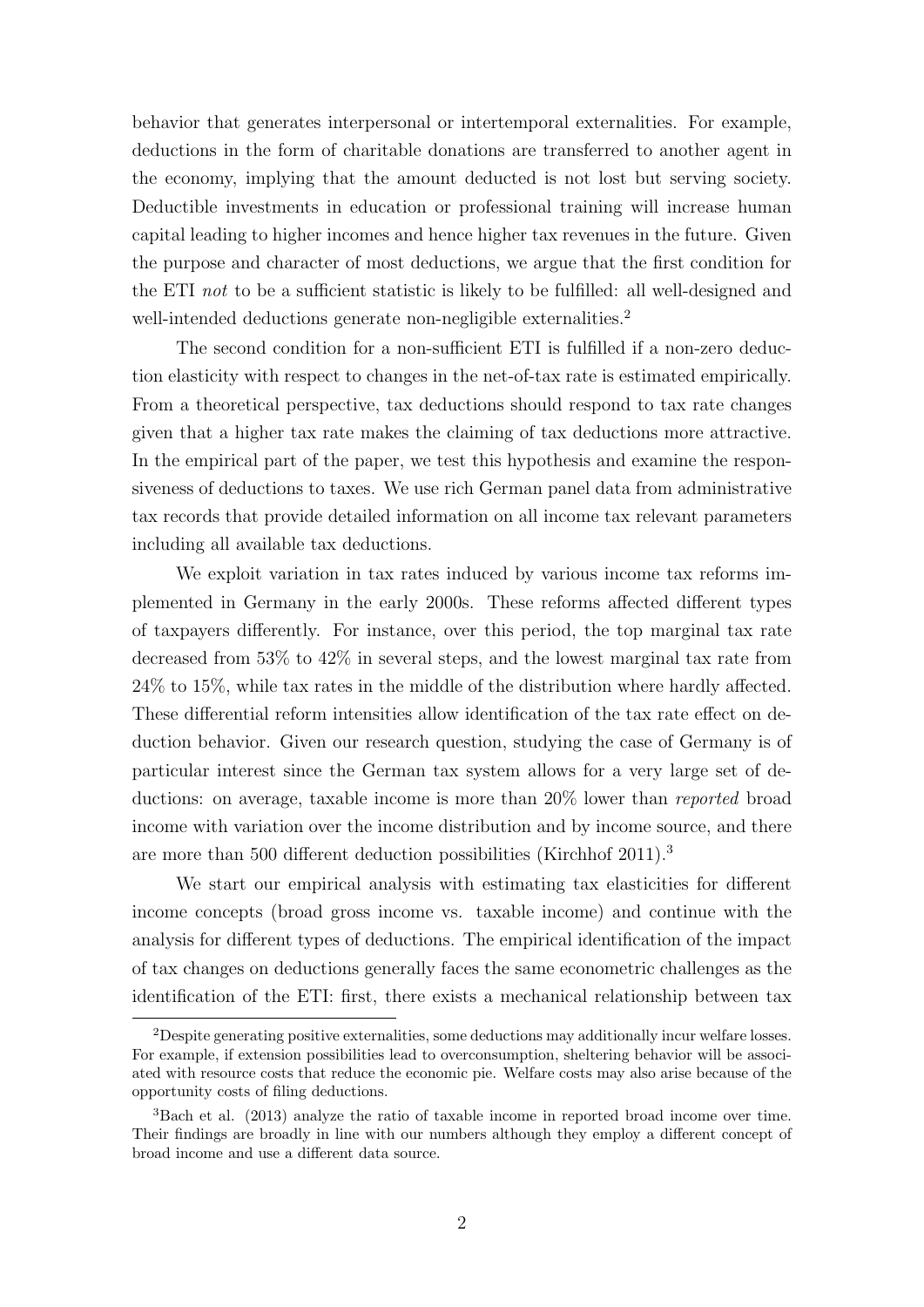deductions and tax rates in progressive tax systems, and second, mean reversion as well as heterogeneous income trends have to be accounted for. This motivates us to employ the same empirical strategy for the ETI and deduction elasticity estimations based on the frequently used instrumental variable (IV) methodology initiated by Gruber and Saez  $(2002).<sup>4</sup>$  $(2002).<sup>4</sup>$  $(2002).<sup>4</sup>$ 

Our findings suggest a statistically significant elasticity of taxable income with respect to the net-of-tax rate of around 0.49. As most other studies, we find a lower elasticity of gross income (EGI); the estimate being not statistically different from zero. The results further show that the difference between ETI and EGI is driven by deductions that are indeed responsive to changes in the net-of-tax rate: the elasticity of deductions is estimated at -2.80 and statistically highly significant. We additionally show that the behavioral response is mainly due to (itemized) deductions which are relatively less likely to be third-party reported and where taxpayers are more likely to have a choice of claiming. Our results are robust to several sensitivity checks.

Given that deductions generate externalities, the strong response of deduction behavior to tax rates demonstrates that the ETI is not a sufficient statistic. Hence, our first contribution is to add to the literature discussing the ETI and its potential role as a sufficient statistic for welfare analysis. Besides the rather recent contributions by [Chetty \(2009\)](#page-22-2) and [Gorodnichenko et al. \(2009\),](#page-23-3) a series of earlier papers has identified revenue offset, i.e., shifting income to other tax bases, as a threat to the interpretation of the ETI as a sufficient statistic since revenue leakage in one base will induce revenue gains in another [\(Slemrod 1998;](#page-24-2) [Gordon and Slemrod 2002;](#page-23-4) [Slemrod and Yitzhaki 2002;](#page-24-3) [Saez 2004b\)](#page-24-4).

As our second contribution, we add to the literature by providing further information on the "anatomy of tax systems".[5](#page-5-1) As pointed out by [Slemrod \(1996\),](#page-24-5) [Saez \(2003\)](#page-24-6) or [Saez et al. \(2012\),](#page-24-0) detailed knowledge about the different adjustment channels underlying the ETI is desirable because government has full control over the definition of taxable income. Knowing the responsiveness of its components can hence help to design (more) efficient tax systems.<sup>[6](#page-5-2)</sup> So far, direct evidence on the

<span id="page-5-0"></span><sup>&</sup>lt;sup>4</sup>This literature is surveyed in [Saez et al. \(2012\).](#page-24-0) Recent applications such as [Chetty et al.](#page-22-5) [\(2011\)](#page-22-5) or [Kleven and Schultz \(2014\)](#page-23-0) also exploit local kinks in tax schedules to identify the ETI. Such an approach is, however, not applicable to the German case since there are no tax brackets in the German tax schedule.

<span id="page-5-1"></span><sup>&</sup>lt;sup>5</sup>Our study is also related to the literature showing that charitable giving (donations being usually tax deductible) is responsive to income tax changes (see, e.g., Joulfaian  $2000$ , Yörük  $2013$ and [Andreoni 2006](#page-22-6) for a survey).

<span id="page-5-2"></span><sup>&</sup>lt;sup>6</sup>Among all possible adjustment channels that are summarized in the ETI, the responsiveness of labor supply has so far received the most attention in the literature finding modest behavioral elasticities in the range of 0 to 0.3 (see [Blundell and MaCurdy 1999](#page-22-7) and [Bargain et al. 2014](#page-22-8) for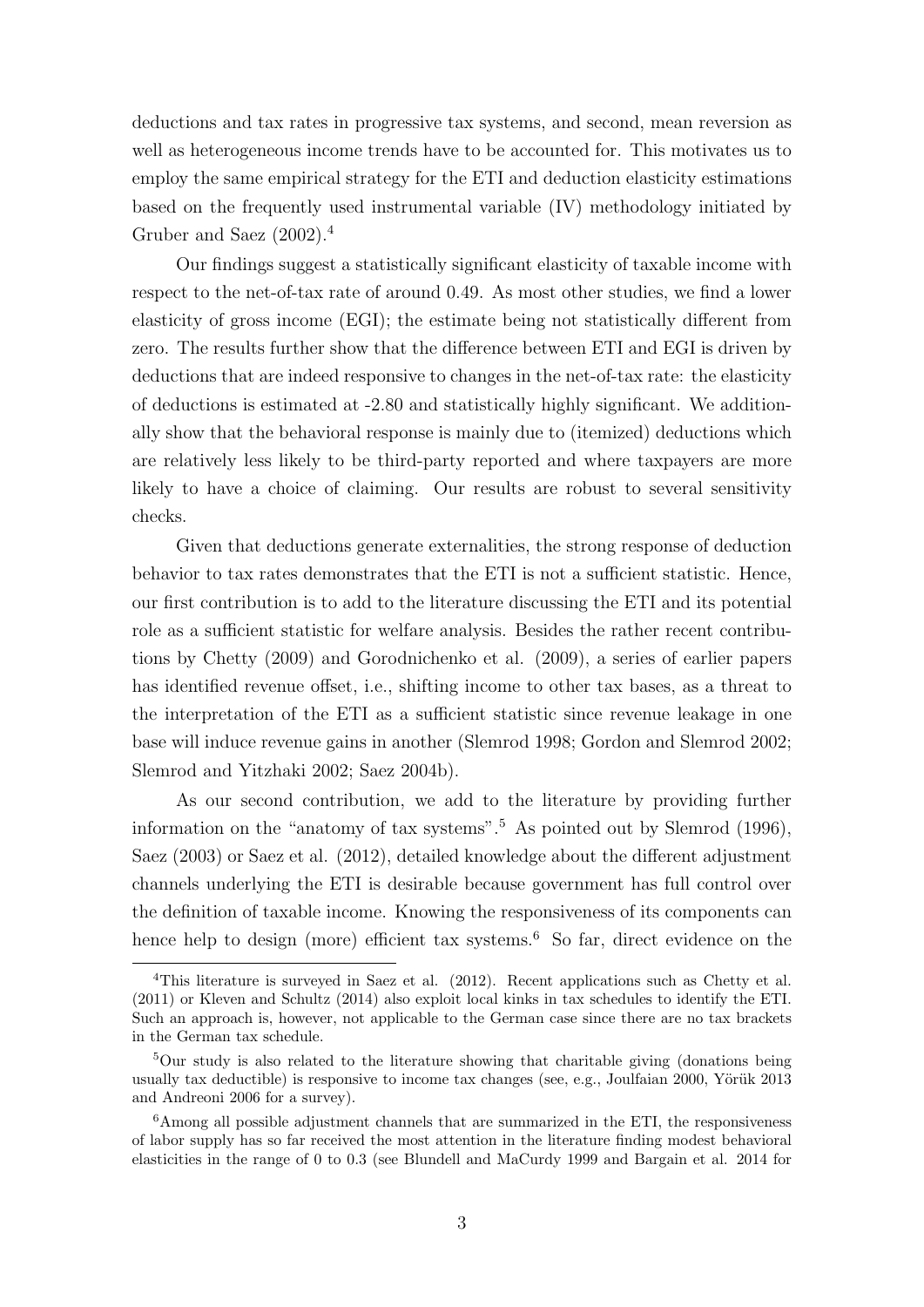effect of taxes on tax deduction behavior is relatively scarce. Exceptions are [Matikka](#page-24-7) [\(2014\)](#page-24-7) who presents suggestive evidence from Finland that certain deductions are responsive to income taxes, and [Bastani and Selin \(2014\)](#page-22-9) whose analysis points in the direction that taxable income responses of Swedish self-employed mainly occur through legal tax avoidance rather than labor supply adjustments. Moreover, [Slemrod and Kopczuk \(2002\)](#page-24-8) and [Kopczuk \(2005\)](#page-23-6) show that the ETI is considerably larger in tax systems with more deduction possibilities providing evidence that the ETI is not an immutable parameter but rather a policy choice (see, e.g., [Slemrod](#page-24-9) [1994;](#page-24-9) [Slemrod 1995;](#page-24-10) [Slemrod 1998\)](#page-24-2). There is also evidence that broad gross income is less responsive to tax changes than taxable income [\(Saez et al. 2012;](#page-24-0) [Kleven](#page-23-0) [and Schultz 2014\)](#page-23-0). These studies indicate that the adjustment of tax deductions might be relevant, but they do not provide direct evidence that deduction behavior is responsive to tax rate changes since a smaller elasticity for broad than taxable income does not necessarily imply that deductions respond to tax rate changes as we show in Section [2.1.](#page-7-0)

Providing new ETI estimates for Germany is our third contribution. There are only a few studies that examine the ETI for Germany [\(Gottfried and Witczak 2009,](#page-23-7) [Massarrat-Mashhadi and Werdt 2012,](#page-24-11) Schmidt and Müller 2012) which we extend by using a larger panel data set along with additional estimation methods. Besides the vast amount of deduction possibilities, the case of Germany is interesting because of the unique German tax schedule that does not have tax brackets but rather a tax formula that generates linearly increasing *marginal* tax rates over a large segment of the tax income distribution.

Our paper proceeds as follows. Section [2](#page-7-1) presents the conceptual framework. We first present an extension of the [Chetty \(2009\)](#page-22-2) model [\(2.1\)](#page-7-0) and then present our empirical strategy [\(2.2\)](#page-10-0). In Section [3,](#page-12-0) we describe the institutional background and the tax reforms that we exploit for identification. Section [4](#page-16-0) informs about the data set we use and presents summary statistics. Our results are presented in Section [5.](#page-17-0) Section [6](#page-19-0) discusses the results and concludes the paper.

surveys). Other channels that have been found to contribute to the ETI are, e.g., inter- and intratemporal income shifting [\(Auerbach and Slemrod 1997,](#page-22-10) [Kreiner et al. 2013,](#page-23-8) [Harju and Matikka](#page-23-9) [2013,](#page-23-9) [Kreiner et al. 2014\)](#page-23-10), or tax non-compliance [\(Gorodnichenko et al. 2009;](#page-23-3) [Kleven et al. 2011\)](#page-23-11).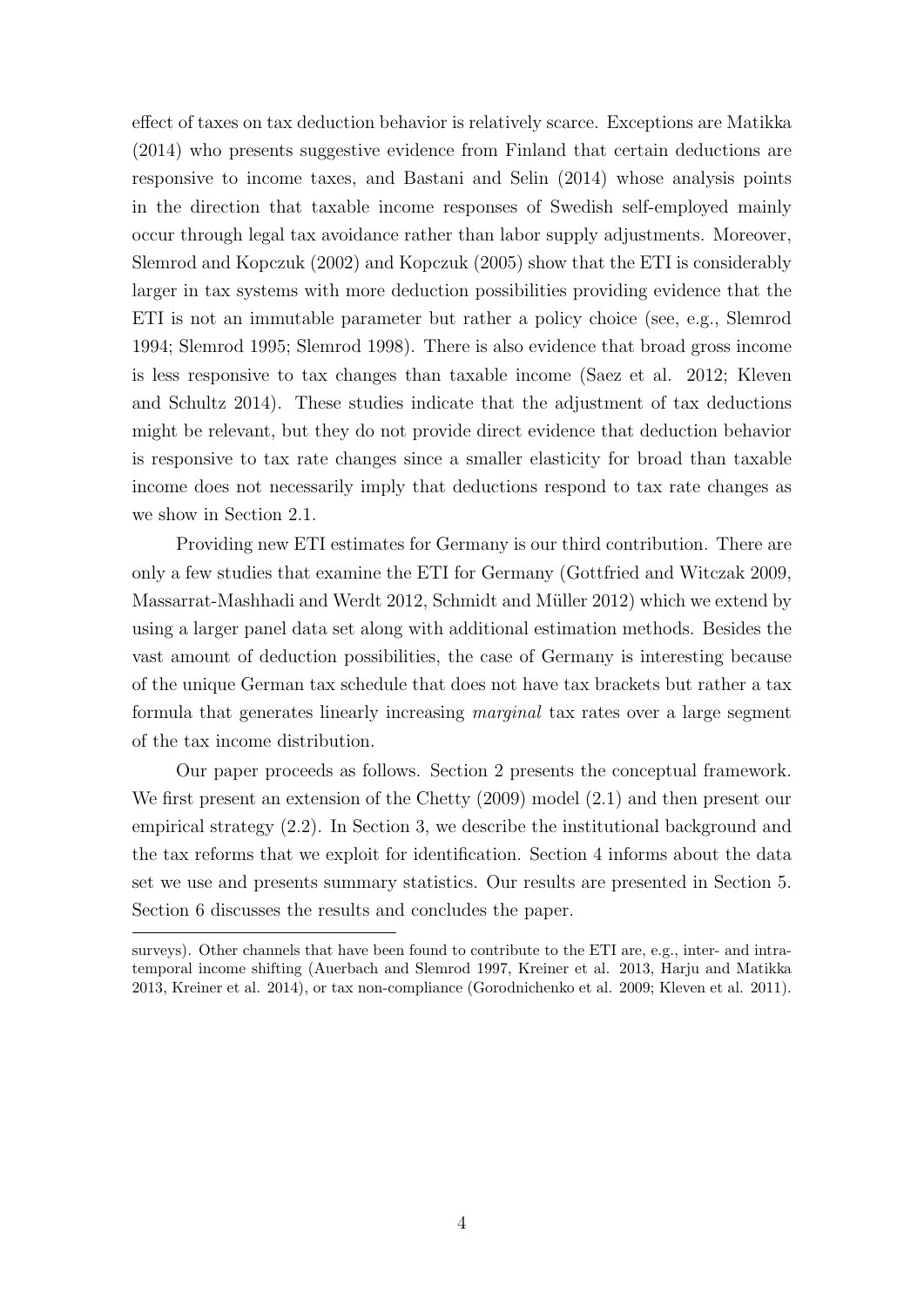# <span id="page-7-1"></span>2 Conceptual Framework

#### <span id="page-7-0"></span>2.1 Theoretical Model

Tax deductions are intended to either compensate (disadvantageous) individuals for distributional reasons (e.g., deductions for disabled people) or to encourage certain behaviors or expenses that generate benefits for society [\(Poterba 2011\)](#page-24-13). Examples of the latter include charitable donations, the deduction of insurance fees to encourage the healthy to buy insurance or child-care costs to stimulate labor supply. Other deductions often exist to expense investments in human capital. Since the returns to human capital investments are fully taxed (in forms of higher income in later periods), there are no efficiency costs over the life-cycle if deducting investment costs leads to efficient investment decisions. Thus, deductions serve the purpose to incentivize taxpayers (by offering reductions in the tax burden) to behave in a way that produces externalities to society. Overall, it is, by definition, difficult to think of a deduction that is not associated with either an interpersonal or intertemporal transfer.<sup>[7](#page-7-2)</sup> As a consequence, taxable income adjustments in the form of deductions are likely to affect the available economic pie differently than other adjustment margins (e.g., tax evasion or labor supply). Deductions might even increase efficiency relative to an allocation in which the externalities of the deductible expense are not generated. If the value of each deduction (deductible amount times marginal tax rate) corresponded to the optimal Pigouvian subsidy, individuals would behave optimally and claim the socially optimal amount of deductions.

To study the effect of deduction possibilities more formally, we adopt the theoretical model developed by [Chetty \(2009\)](#page-22-2) to the case of tax deductions. While Chetty's contribution has mostly been discussed in the context of tax evasion, his point is more general and his model can account for all different kinds of tax sheltering behavior. Let us assume that an individual chooses working hours L and tax avoidance effort (in the form of claiming tax deductions)  $D$  to maximize utility  $U = U(C, L, D)$ , where C denotes consumption. There are economic opportunity costs (resource costs) of claiming deductions  $q(D)$ , which negatively affect utility.<sup>[8](#page-7-3)</sup> Utility is defined as  $U = C - \psi(L) - g(D)$ , where  $\psi(L)$  denotes the disutility of

<span id="page-7-2"></span><sup>7</sup>Our static framework does not explicitly account for intertemporal transfers such as education investments from the present to the future. However, the intuition is similar since transfers over time do not decrease (the present value of) the economic pie. Hence, interpersonal transfers can be interpreted as intertemporal ones in this setting.

<span id="page-7-3"></span><sup>&</sup>lt;sup>8</sup>These resource costs could be interpreted either as deviations from first-best, socially optimal behavior (because the value of the deduction  $t \cdot D$  does not correspond to the optimal Pigouvian subsidy) or simply the opportunity costs in terms of, e.g., foregone leisure due to collecting deductions bills or understanding the tax code.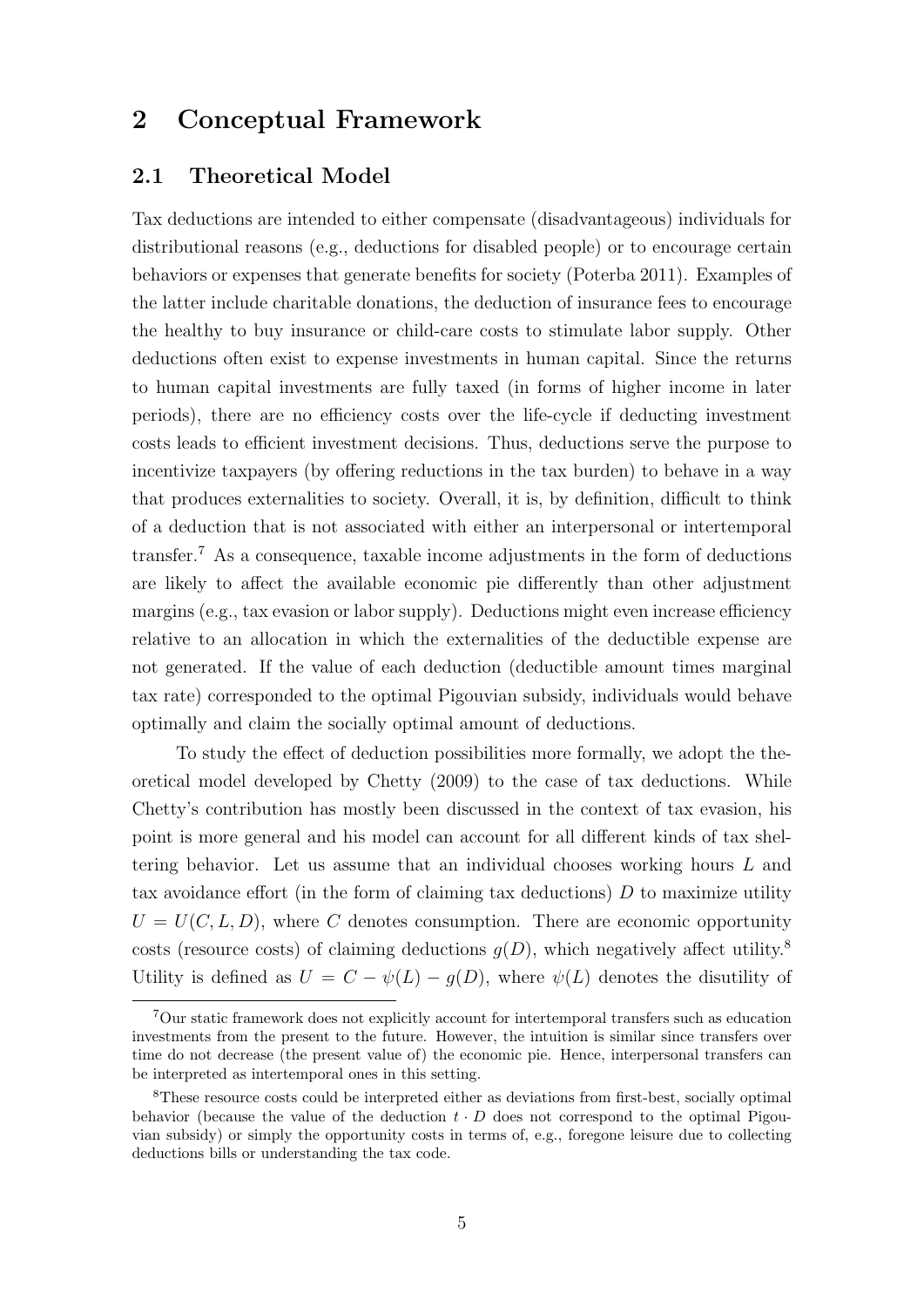labor. The budget constraint of the individual is determined by unearned income Y, labor income  $wL$  with w being a given wage, the purchase of deductions D and a tax t on labor income after deductions  $wl - D$ :  $C + D + t(wL - D) = Y + wL$ <sup>[9](#page-8-0)</sup> Thus, the individual solves the following maximization problem:

<span id="page-8-1"></span>
$$
\max_{L,D} U = C - \psi(L) - g(D)
$$
  
s.t. 
$$
C = Y + (1 - t)(wL - D)
$$

First order conditions are given by:

$$
(1-t)w = \psi'(L)
$$
  

$$
t = g'(D) + 1,
$$

showing that both labor supply and deduction claiming depend on the tax rate.

Social welfare  $W$  is the sum of individual utility (in curly brackets), tax revenues  $t(wL - D)$  and externality  $e(D)$ , which depends on deduction behavior:

$$
W(t) = \{ Y + (1-t)(wL - D) - \psi(L) - g(D) \} + t(wL - D) + e(D).
$$

Besides specifying the individual costs of deducting directly as  $D$ , we also deviate from the original model by introducing the externality  $e(D)$ , which does not have to be identical to the costs of sheltering. Modeling the welfare function such that the sheltered amount  $D$  is identical to the externality is, for example, appropriate for the case of tax evasion, in which the sheltered amount may generate a fine that directly enters the government's budget. In our case in which the sheltered amount is the tax deduction, it seems, however, appropriate that the deduction D might have a different value for society than for the agent who claimed the deduction. Take a donation to a charitable organization as an example. It is likely that donations generate a welfare effect worth more or less than its money value, depending on the mission and the efficiency of the charitable organization. We will re-address this feature of the model in the concluding section of this paper.

<span id="page-8-0"></span><sup>&</sup>lt;sup>9</sup>As opposed to [Chetty \(2009\),](#page-22-2) who provides a micro-foundation of transfer costs using fines for tax evasion as an example, we assume that the costs of sheltering (here: purchase of a deduction) equal the actual amount spent on the deductible good or service. Hence, we simply use  $D$  as the costs of deducting. In a more general case (or in the evasion example by Chetty), the costs of deducting could also be some function of the deduction amount,  $z(D)$ , and therefore be different from D. Note that our assumption does not change the results since the concrete specification of the costs of sheltering in the agent's budget constraint is irrelevant for the calculation of marginal welfare costs because of the envelope conditions.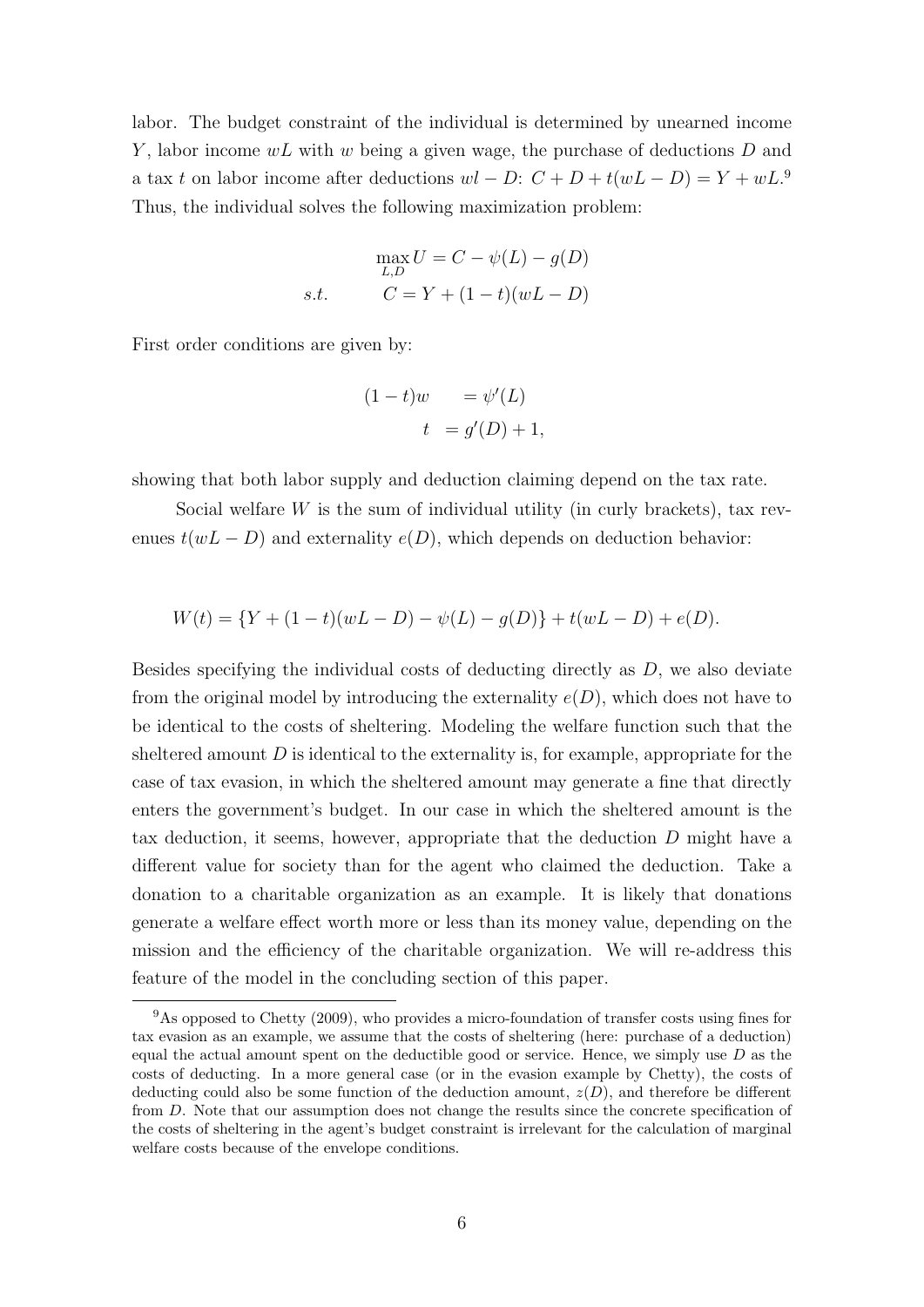In order to arrive at the well-known ETI formula, we differentiate social welfare with respect to the tax rate  $t$ . Using the envelope theorem and the fact that taxable income TI is gross income GI minus deductions,  $TI = GI - D = wL - D$ , we derive the following formula for the marginal welfare effect of taxes:

$$
\frac{dW(t)}{dt} \;\; = \;\; t \frac{dTI}{dt} + \frac{de}{dD} \frac{dD}{dt}
$$

which already shows that the ETI is not a sufficient statistic if deductions come with a transfer and are responsive to taxes (i.e.,  $\frac{de}{dD}$  $\frac{dD}{dt} \neq 0$ ). Defining the elasticities of taxable income and the deductions elasticity as  $\varepsilon_{TI} = -\frac{dTI}{dt}$ dt  $\frac{1-t}{TI}$  and  $\varepsilon_D = -\frac{dD}{dt}$ dt  $1-t$  $\frac{-t}{D},$ respectively, we get

$$
\frac{dW(t)}{dt} = -\frac{1}{1-t}[tT I \varepsilon_{TI} + e'(D)D\varepsilon_D]. \tag{1}
$$

This expression reveals that (i) if deductions exist  $(D > 0)$  and (ii) if there are externalities e that vary with deduction behavior  $D\left(\frac{de}{dD} = e'(D) \neq 0\right)$  and  $(iii)$ if deductions respond to tax rates  $(\varepsilon_D \neq 0)$ , the elasticity of taxable income,  $\varepsilon_{TI}$ , is not a sufficient statistic to calculate the welfare costs of marginal tax changes.

Note that several studies have interpreted differences in elasticities of broad and taxable income as suggestive evidence that deductions are responsive to tax rate changes.<sup>[10](#page-9-0)</sup> We argue that this does not have to be the case: the difference between reported gross income GI and taxable income TI is attributed to deductions,  $TI =$  $GI - D$ , so that  $\frac{dTI}{dt} = \frac{dGI}{dt} - \frac{dD}{dt}$ . This relationship can easily be used to show that

<span id="page-9-1"></span>
$$
\varepsilon_{TI} = \frac{GI}{TI} \varepsilon_{GI} - \frac{GI - TI}{TI} \varepsilon_D,\tag{2}
$$

where elasticities are defined as above. This simple exercise illustrates that the elasticity of taxable income  $\varepsilon_{TI}$  depends on the responsiveness of broad gross income,  $\varepsilon_{GI}$ , and deductions,  $\varepsilon_D$ , as well as the shares of broad gross income and deductions in taxable income,  $\frac{GI}{TI}$  and  $\frac{D}{TI}$ . Note that  $\frac{GI}{TI}$  is typically larger than one because some type of deductions or exemptions are usually subtracted from broad gross

<span id="page-9-0"></span> $10$ For example, [Saez et al. \(2012, page 39\)](#page-24-0) state that "Gruber and Saez's elasticity estimate for broad income, 0.12, is notably smaller than their corresponding estimate for taxable income, suggesting that much of the taxable income response comes through deductions, exemptions, and exclusions".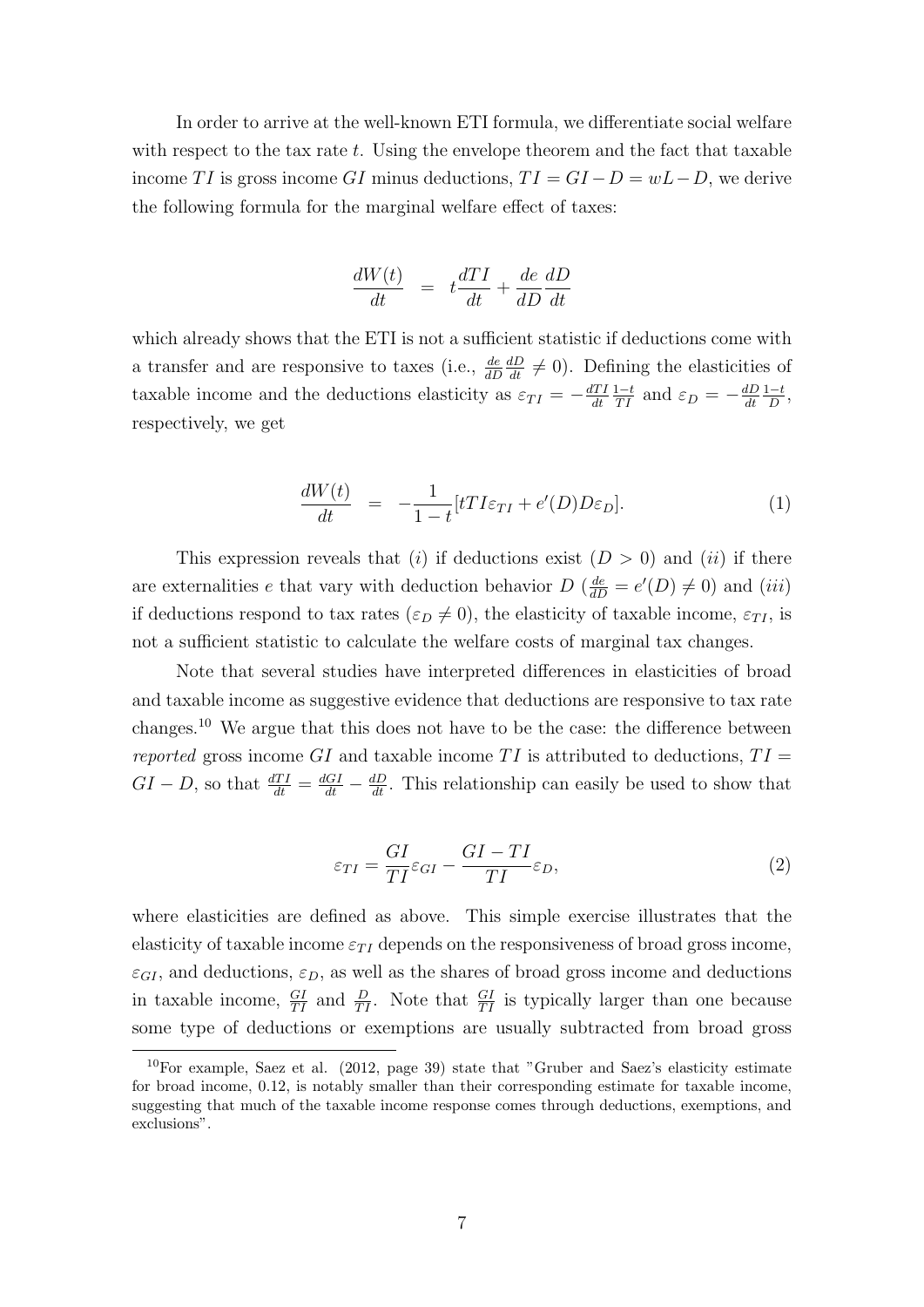income in any tax system.<sup>[11](#page-10-1)</sup> Hence,  $\varepsilon_{TI}$  is larger than  $\varepsilon_{GI}$  even if deductions were not responsive to tax rate changes, i.e., if  $\varepsilon_D = 0$ . As a consequence, the conclusion that deduction behavior is responsible for differences between ETI and the elasticity of broad gross income is not necessarily valid.

We derive two main implications from our theoretical framework. First, according to expression [\(1\)](#page-8-1), the ETI is not a sufficient statistic if there are tax deductions  $(D \neq 0)$  that (i) generate externalities  $(e'(D) \neq 0)$  and (ii) are responsive to tax rate changes ( $\varepsilon_D \neq 0$ ). Second, in order to infer deduction behavior from the elasticities of gross and taxable income, it is not sufficient to compare the two elasticities but income shares have to be taken into account (see equation [2\)](#page-9-1). In the empirical analysis, we, therefore, estimate the elasticities of gross and taxable income as well as the elasticity of tax deductions. This allows us to infer which components of taxable income are most responsive to taxes.

#### <span id="page-10-0"></span>2.2 Empirical Model and Identification

This section describes the empirical model and outlines our identification strategy. In order to estimate the effect of the net-of-tax rate on different income or deduction measures, we employ the standard ETI panel regression model following [Gruber and](#page-23-2) [Saez \(2002\).](#page-23-2) For taxpayer i in year t, we regress the change in our left-hand side variable of interest (either taxable income, gross income or deductions),  $\Delta Y_{i,t}$ , on changes in the marginal net-of-tax rate,  $\Delta(1 - \tau_{i,t})$ . The operator  $\Delta$  indicates the difference between year t and base-year  $t - k$ . In our baseline specification, we set  $k = 2$  as, e.g., in [Chetty et al. \(2011\).](#page-22-5) Specifically, we estimate the following model:

<span id="page-10-3"></span>
$$
\Delta \ln Y_{i,t} = \varepsilon_Y \Delta \ln(1 - \tau_{i,t}) + f(GI_{i,t-k}) + \phi \mathbf{X}_{i,t} + \gamma_t + \eta_{i,t},
$$
\n(3)

where  $f(GI_{i,t-k})$  is a function of individual base-year gross income,  $\mathbf{X}_{i,t}$  a vector containing standard demographic variables (dummies for joint filing / marital status, number of children, and West- vs. East-Germany),  $\gamma_t$  a set of year fixed effects and  $\eta_{i,t}$  an individual error term.<sup>[12](#page-10-2)</sup>

The coefficient of interest,  $\varepsilon_Y$ , can be directly interpreted as an elasticity since the outcome measure  $Y_{i,t}$  and the net-of-tax rate  $(1 - \tau_{i,t})$  enter the regression in logs. We follow standard practice in the literature to address potential threats to identification [\(Saez et al. 2012\)](#page-24-0). First, we use panel data and estimate the model

<span id="page-10-2"></span><span id="page-10-1"></span><sup>&</sup>lt;sup>11</sup>In Germany,  $\frac{GI}{TI}$  is 1.26 on average, see Section [4](#page-16-0) for more detailed summary statistics.

 $12$ Note that in our empirical specification we abstract from estimating income effects as this is common in the literature. See, e.g., [Blomquist and Selin \(2010\)](#page-22-11) for a study allowing for income effects.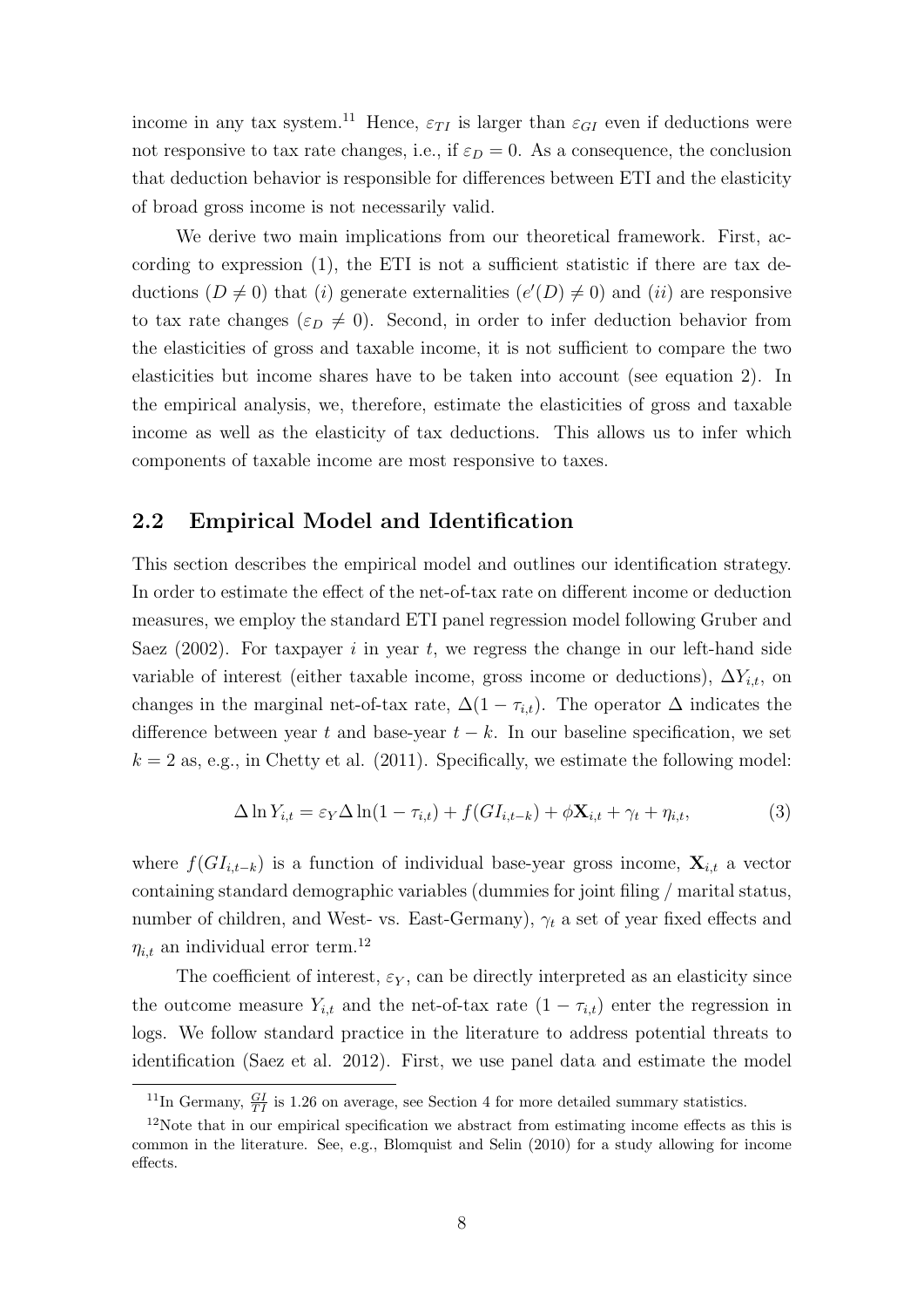in differences to wipe out time-invariant individual confounders. Second, following [Auten and Carroll \(1999\),](#page-22-12) we account for mean reversion and secular trends in income inequality by controlling for base year income. Specifically, we add 10-piece splines of base-year gross income,  $f(GI_{i,t-k})$ , in our baseline (as, e.g., in [Chetty et al.](#page-22-5) [2011\)](#page-22-5).

Third, we have to account for the mechanical relationship between our lefthand side variables and the net-of-tax rate in progressive tax systems. An increase in income automatically changes the net-of-tax rate because in progressive systems higher incomes are taxed at higher marginal tax rates. The same reasoning applies when tax deductions are used on the left-hand side of the equation: higher deduction claims reduce taxable income and therefore also affect the tax rate. This mechanical relationship between the left-hand side variables and  $(1 - \tau_{i,t})$  requires to find an instrument for the net-of-tax rate that is unrelated to the error term in the above regression model. Following [Gruber and Saez \(2002\),](#page-23-2) most studies in the literature use an instrument which is based on predicted changes in tax rates that are solely due to legislative tax reforms (e.g., [Chetty et al. 2011](#page-22-5) and [Kleven and Schultz 2014\)](#page-23-0). The net-of-tax rate in year  $t$  is instrumented with the "synthetic" net-of-tax rate  $(1 - \tau_{i,t}^{synth})$  that is constructed by applying the tax schedule in year t to income in year  $t - k$ . As a result, the synthetic instrument only captures statutory tax rate changes caused by reforms while it abstracts from mechanical tax rate changes in progressive tax systems that are due to changing income (or deductions).

Fourth, mechanical effects induced by simultaneous tax rate and tax base reforms have important implications for the definition and construction of variables for our analysis. Note that this is a general problem of changing tax base definitions faced by most studies estimating the ETI. To circumvent this complication, the literature uses the broadest definition of the tax base (see [Saez et al. 2012\)](#page-24-0) when tax base changes occur at the same time as tax rate changes. We follow this approach in our paper. $^{13}$  $^{13}$  $^{13}$ 

We estimate regression model [\(3\)](#page-10-3) using two-stage least squares and cluster standard errors on the individual level. First-stage regressions (not shown) of  $\Delta \ln(1 - \tau_{i,t})$  on  $\Delta \ln(1 - \tau_{i,t}^{synth})$  are very strong with F-statistics exceeding 250. Figure [2](#page-27-0) in the Appendix provides graphical evidence of the first stage (Panel A) and the reduced-form regression (Panel B) following the exposition of [Weber \(2014\).](#page-25-0) More precisely, in panel A (B), the figure plots a fourth-order local polynomial regression of the change in the log marginal net-of-tax rate (log taxable income) on

<span id="page-11-0"></span><sup>13</sup>Note that using this broadest tax base approach might underestimate the responsiveness of deductions. The reason for this is that the broadest base might mask some behavioral responses in case of changes in cap limits or minimum amounts.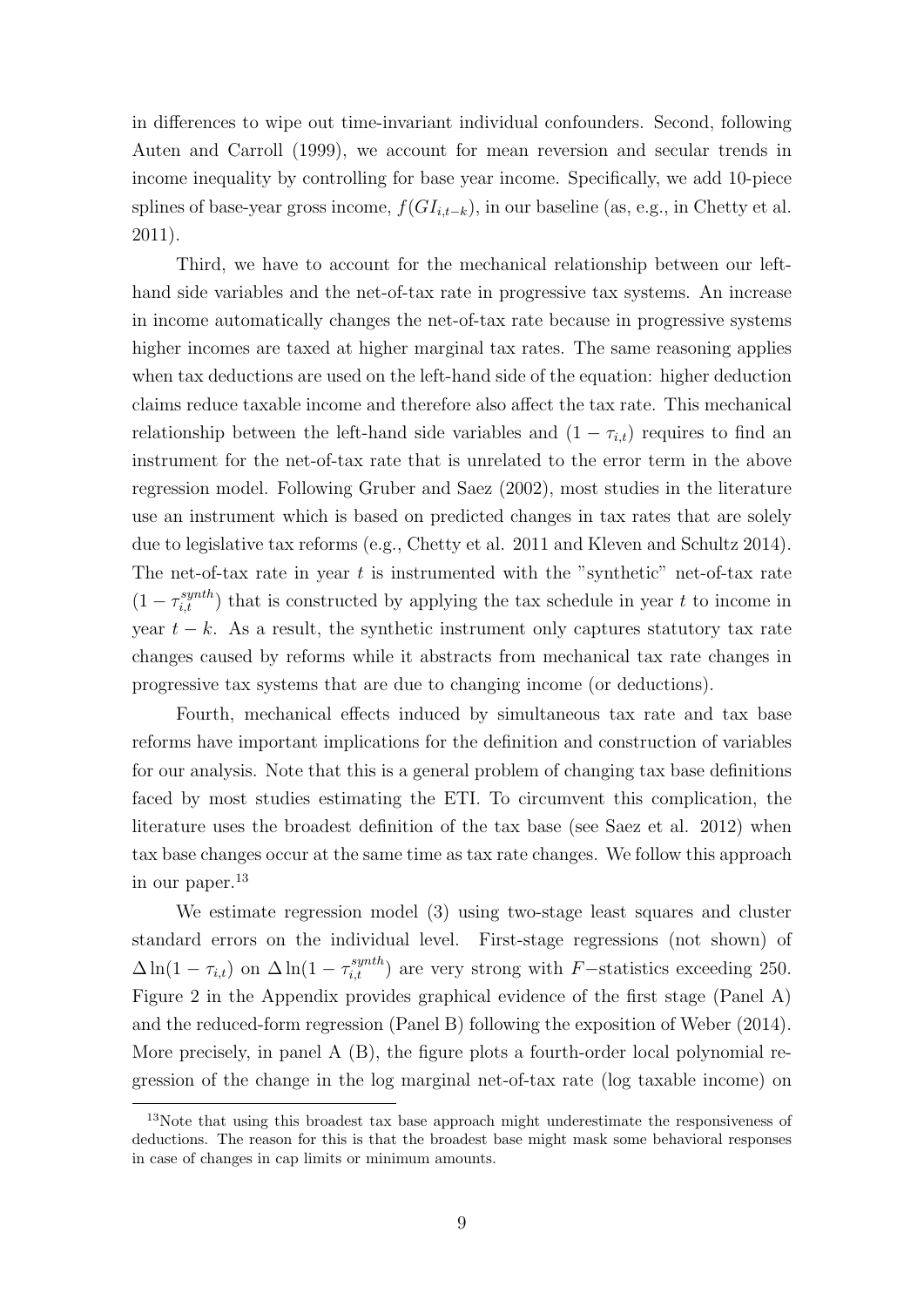the changes in the predicted log marginal net-of-tax rate. Looking at panel A, the instrument is performing well even for large changes in the marginal net-of-tax rates as indicated by the narrow 95% confidence bands over the whole distribution of tax changes. Panel B indicates that the average taxable income change is increasing with predicted marginal net-of-tax rate changes.

# <span id="page-12-0"></span>3 Institutional Background

#### <span id="page-12-4"></span>3.1 The personal income tax in Germany

All individuals in Germany are subject to personal income taxation. Residents are taxed on their global income; non-residents are taxed on income earned in Germany only.[14](#page-12-1) The basic steps for the calculation of the personal income tax under German tax law are illustrated by table [1.](#page-12-2)

<span id="page-12-2"></span>

| Sum of broad gross income $(GI)$ from 7 sources (3 types of self-<br>employment income; labor income; 3 types of capital income) |
|----------------------------------------------------------------------------------------------------------------------------------|
| Income-related deduction $(D^{income})$                                                                                          |
| Adjusted gross income $(AGI)$                                                                                                    |
| Deductions and allowances                                                                                                        |
| for "Special expenses" and "Extraordinary burden" $(D^{other})$                                                                  |
| Child allowance                                                                                                                  |
| Taxable Income $(TI)$                                                                                                            |
| Tax formula                                                                                                                      |
| Tax liability                                                                                                                    |
| Tax credits                                                                                                                      |
| Tax due $(T)$                                                                                                                    |

Broad gross income, GI. The first step is to determine a tax unit's broad gross income from different sources and to allocate it to the seven forms of income the German tax law distinguishes between: income from agriculture and forestry, business income, self-employment income, salaries and wages from employment, investment income, rental income, and other income (including, for example, annuities and cer-tain capital gains).<sup>[15](#page-12-3)</sup>  $GI$  is used in our regression analyses to identify the sensitivity

<span id="page-12-3"></span><span id="page-12-1"></span><sup>&</sup>lt;sup>14</sup>The legal norm setting up the German tax system is called  $Einkommensteuergesetz$  ( $EStG$ ).

<sup>&</sup>lt;sup>15</sup>The following types of income are tax exempt: payments from health insurance, accident insurance and insurance for disability and old age, welfare benefits and scholarships.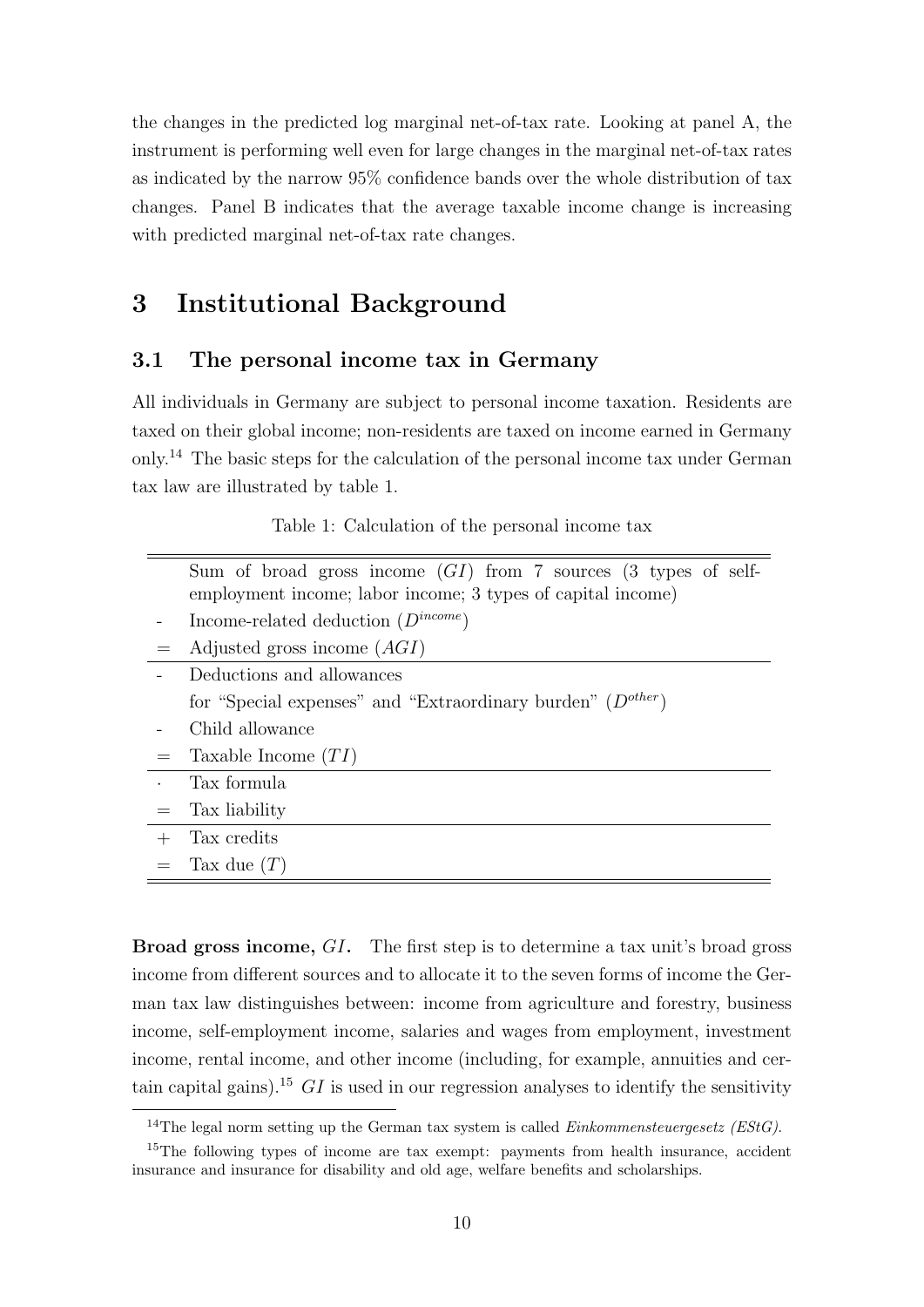of broad income.

Adjusted gross income, AGI. Second, for each type of income, the tax law allows for certain income-related expenses (Werbungskosten). In principle, all expenses that are necessary to obtain, maintain or preserve the income from a source are deductible. These include, for instance, commuting costs, expenses for work materials or costs of training. For non-itemizing taxpayers, there is an allowance for labor earnings ( $\epsilon$ 920 in 2008) and capital income ( $\epsilon$ 750 in 2008). The sum of broad gross income minus income-related deductions per income source yields the adjusted gross income.

**Taxable income, TI.** As a third step, further deductions are taken into account and subtracted from adjusted gross income yielding taxable income. These other deductions comprise special expenses (Sonderausgaben) and expenses for extraordinary burden (außergewöhnliche Belastungen). A detailed list of examples for other deductions is shown in Table  $2^{16}$  $2^{16}$  $2^{16}$  Moreover, negative income from the preceding assessment period (loss deduction carried back) can be subtracted from adjusted gross income. Last, each tax unit with children receives either a child allowance or a child benefit, depending on which is more favorable. We use  $TI$  as a dependent variable in the regressions to derive the ETI.

Deductions, D. The German personal income tax law allows for a vast number of potential deductions: According to [Kirchhof \(2011\),](#page-23-1) there are "at least 534 different" deduction possibilities. First, as mentioned above, all income-related deductions,  $D^{income}$ , that are necessary to generate or earn income can be deducted. This includes, e.g., commuting costs or expenses to buy working clothes. In addition, expenses for mandatory public or voluntary private pension insurance, as well as health and unemployment insurance, can be deducted. Compared to other deductions, income-related deductions are more likely to be third-party reported and automatically deducted from the broad gross income. This implies that taxpayers often neither have a choice whether to make the expense nor whether to claim it on the tax return.

Second, other deductions,  $D^{other}$ , which are split into special expenses and extraordinary burden expenses can be deducted. These itemized deductions are typically self-reported and involve (much more) choices of the individual taxpayers. The former category includes expenses for investment in human capital (own education or professional training as well as expenses for education of children),

<span id="page-13-0"></span><sup>&</sup>lt;sup>16</sup>In contrast to many other countries, mortgage interest payments are not tax deductible.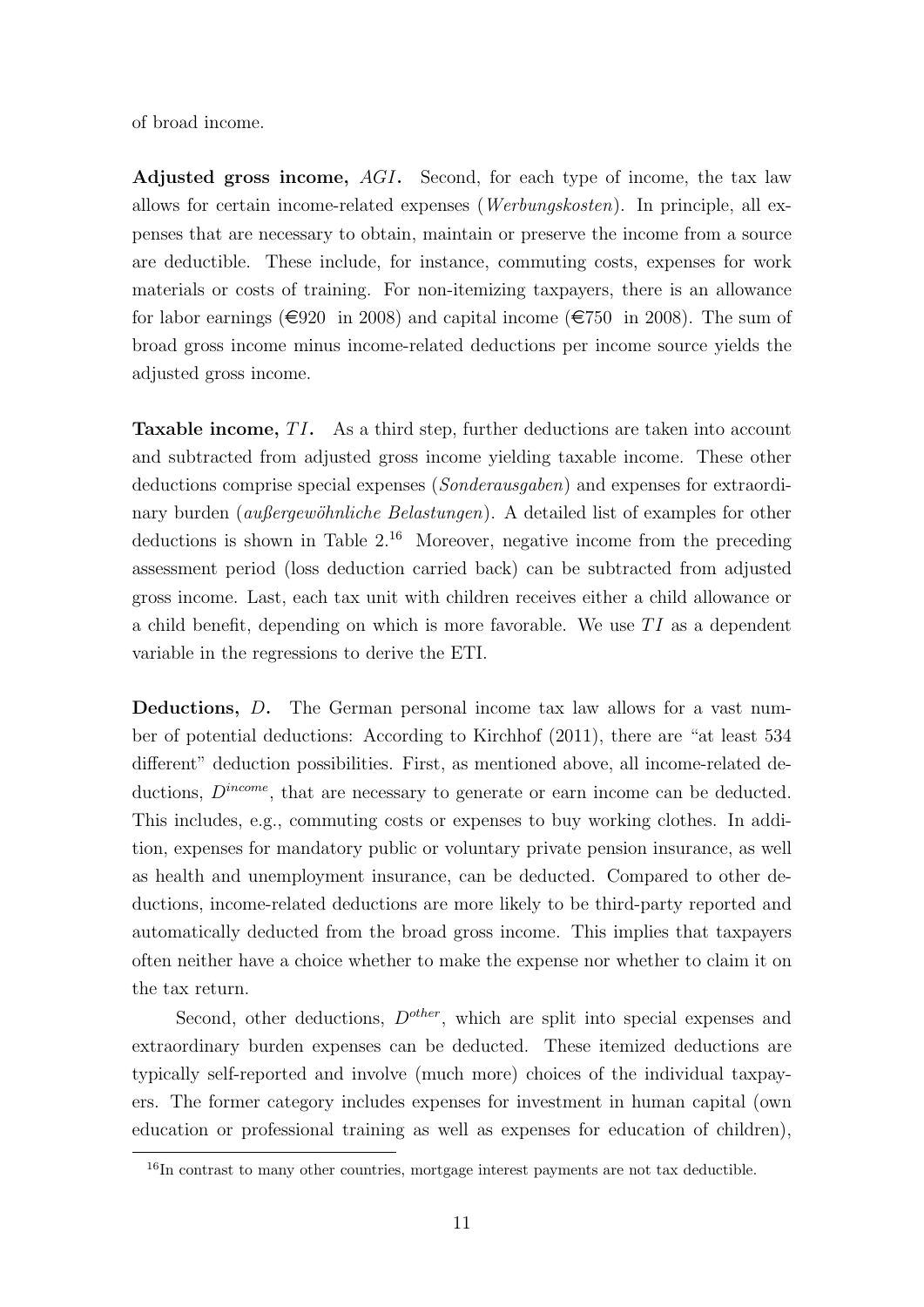<span id="page-14-0"></span>

| Category                                       |                                                                                                                                                                 |  |  |  |  |
|------------------------------------------------|-----------------------------------------------------------------------------------------------------------------------------------------------------------------|--|--|--|--|
|                                                | Alimony payments                                                                                                                                                |  |  |  |  |
|                                                | Church tax                                                                                                                                                      |  |  |  |  |
|                                                | Tax consultant fees                                                                                                                                             |  |  |  |  |
| <i>Special Expenses</i>                        | Expenses for professional training                                                                                                                              |  |  |  |  |
|                                                | School fees of children                                                                                                                                         |  |  |  |  |
|                                                | Charitable donations                                                                                                                                            |  |  |  |  |
|                                                | Donations to political parties                                                                                                                                  |  |  |  |  |
|                                                | Insurance fees                                                                                                                                                  |  |  |  |  |
|                                                | Social insurance contributions                                                                                                                                  |  |  |  |  |
| <i>Extraordinary Burden</i><br><i>Expenses</i> | Expenses for the education of dependents, for the cure<br>of illness, for home help with elderly or disabled people,<br>commuting expenses caused by disability |  |  |  |  |
|                                                | Child care costs                                                                                                                                                |  |  |  |  |
|                                                | Tax allowances for self used proprietary, premises and<br>historical buildings                                                                                  |  |  |  |  |
|                                                | Allowances for disabled persons, surviving dependents<br>and persons in need of care                                                                            |  |  |  |  |

#### Table 2: Overview of other (itemized) deductions

child care costs, donations to charity or political parties and church tax payments.[17](#page-14-1) These examples show that "sheltering" in the form of tax deductions usually does not serve the purpose of maximizing after-tax income, but is instead intended to internalize externalities such as transfers to other agents in the economy or investments that yield higher taxable income in the future and are hence taxed later in the life-cycle. In our regressions, we use income-related deductions,  $D^{income}$ , other deductions,  $D^{other}$ , as well as their sum (called total deductions  $D^{total}$ ) as dependent variables to estimate the deductions elasticity.

Tax due, T. The income tax is calculated by applying the tax schedule to taxable income. In contrast to most other countries who use a bracket system with constant marginal tax rates within a bracket, Germany uses a formula (which is quadratic in income) to compute the tax liability. As a consequence, marginal tax rates increase linearly in income (up to an top marginal tax rate of 42%). The formula for the

<span id="page-14-1"></span><sup>&</sup>lt;sup>17</sup>Extraordinary burden expenses, which are relatively unimportant in magnitude on average, grant taxpayers allowances in extraordinary circumstances: disabled persons, surviving dependents and persons in need of care.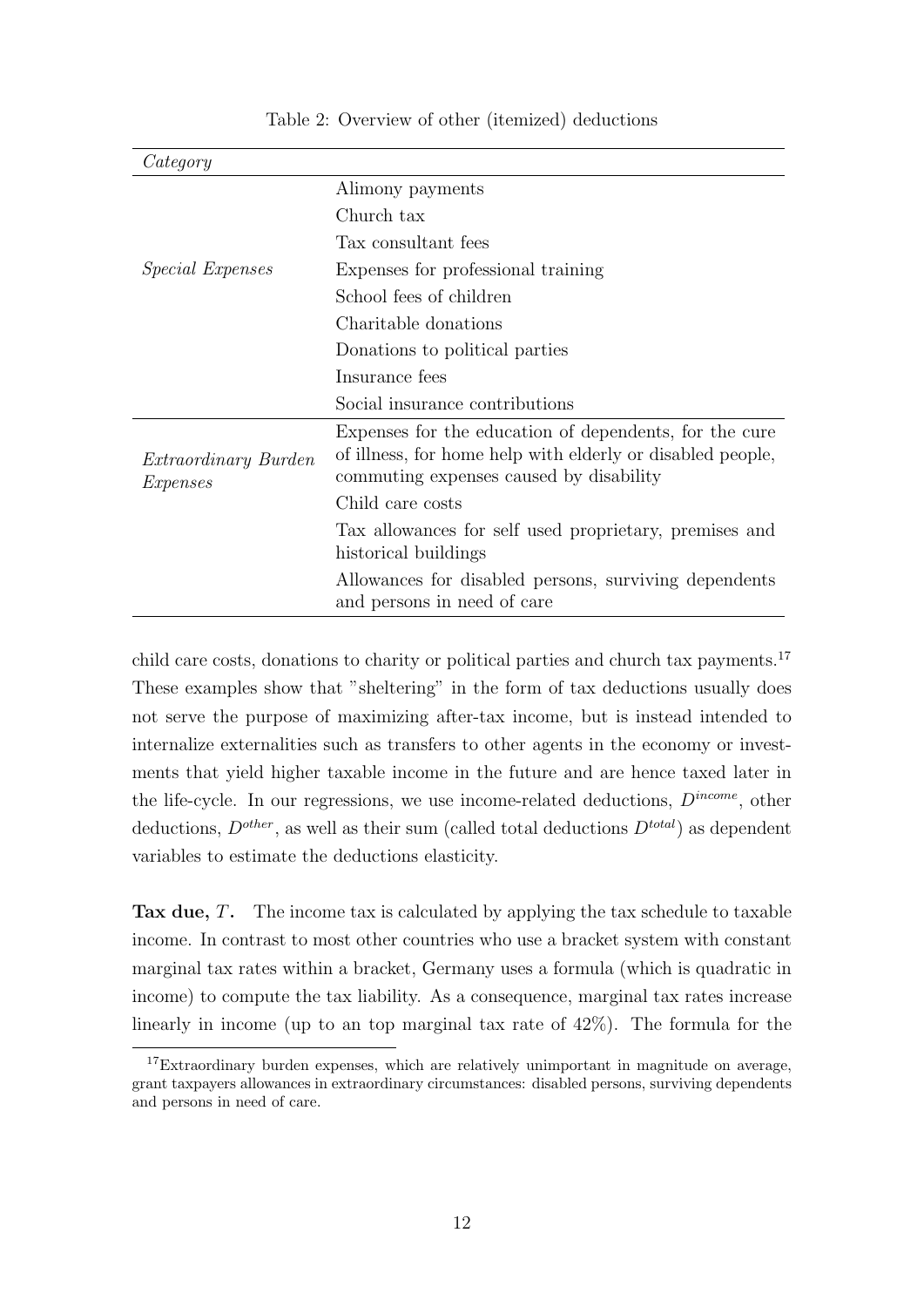year 2008 is defined as follows<sup>[18](#page-15-0)</sup>:

$$
T = \begin{cases} 0 & \text{if } TI \le 7,664\\ (883.74\frac{TI-7,664}{10,000} + 1,500)\frac{TI-7,664}{10,000} & \text{if } 7,664 < TI \le 12,739\\ (228.74\frac{TI-12,739}{10,000} + 2,397)\frac{TI-12,739}{10,000} + 989 & \text{if } 12,739 < TI \le 52,151\\ 0.42TI-7,914 & \text{if } 52,151 < TI \le 250,000\\ 0.45TI-15,414 & \text{if } TI > 250,000. \end{cases} \tag{4}
$$

In addition to the personal income tax, households additionally pay the "Solidaritätszuschlag", a tax supplement originally introduced to finance the German reunification. During the period of interest, 2000 - 2008, the supplement amounts to 5.5% of the income tax liability.<sup>[19](#page-15-1)</sup>

#### 3.2 Reforms 2001–2008

Figure [1](#page-16-1) shows the marginal tax rate schedule for the years 2001-03, 2004 and 2005- 08. Taxpayers with a high taxable income and those with a taxable income slightly exceeding the basic tax allowance experienced the largest marginal tax rate cuts.<sup>[20](#page-15-2)</sup> Between 2000 and 2005, a major reform of the German personal income tax took place. The basic tax allowance was increased in several steps from  $\epsilon$ 6902 in 2000 to  $\text{\textsterling}7664$  (2004–2008) with  $\text{\textsterling}7206$  in 2001 and  $\text{\textsterling}7235$  in 2002/03. The lowest marginal tax rate decreased from  $22.9\%$  in 2000 to  $15\%$  (2005–2008) with 19.9% (2001–03) and 16% (2004) in between. The top marginal tax rate was reduced from 51% in 2000 to 42% in 2005 with 48.5% (2001-03) and 45% (2004) in between. The threshold where the top marginal tax rate kicks in was reduced from  $\epsilon$ 58, 643 in 2000 to  $\epsilon$ 52, 151 in 2004 with values of  $\epsilon$ 55, 007 (2001-03) in between. In 2007, an additional tax bracket at the top (for taxable income above  $\epsilon$ 250, 000) was introduced with a top marginal tax rate of 45%. Tax rates in the medium range of the schedule were lowered as well.

<span id="page-15-0"></span> $18$ For married taxpayers filing jointly, the tax is twice the amount of applying the formula to half of the married couple's joint taxable income:  $T(TI_1 + TI_2) = 2 \times T\left(\frac{TI_1 + TI_2}{2}\right)$ .

<span id="page-15-1"></span><sup>&</sup>lt;sup>19</sup>The exact rule is slightly more complicated with a minimum tax amount resulting in the kink visible in Figure [1](#page-16-1) at roughly  $15,000 \in .$ 

<span id="page-15-2"></span><sup>&</sup>lt;sup>20</sup>Figure [3](#page-28-0) in the Appendix plots the income distribution along the marginal tax rate schedule.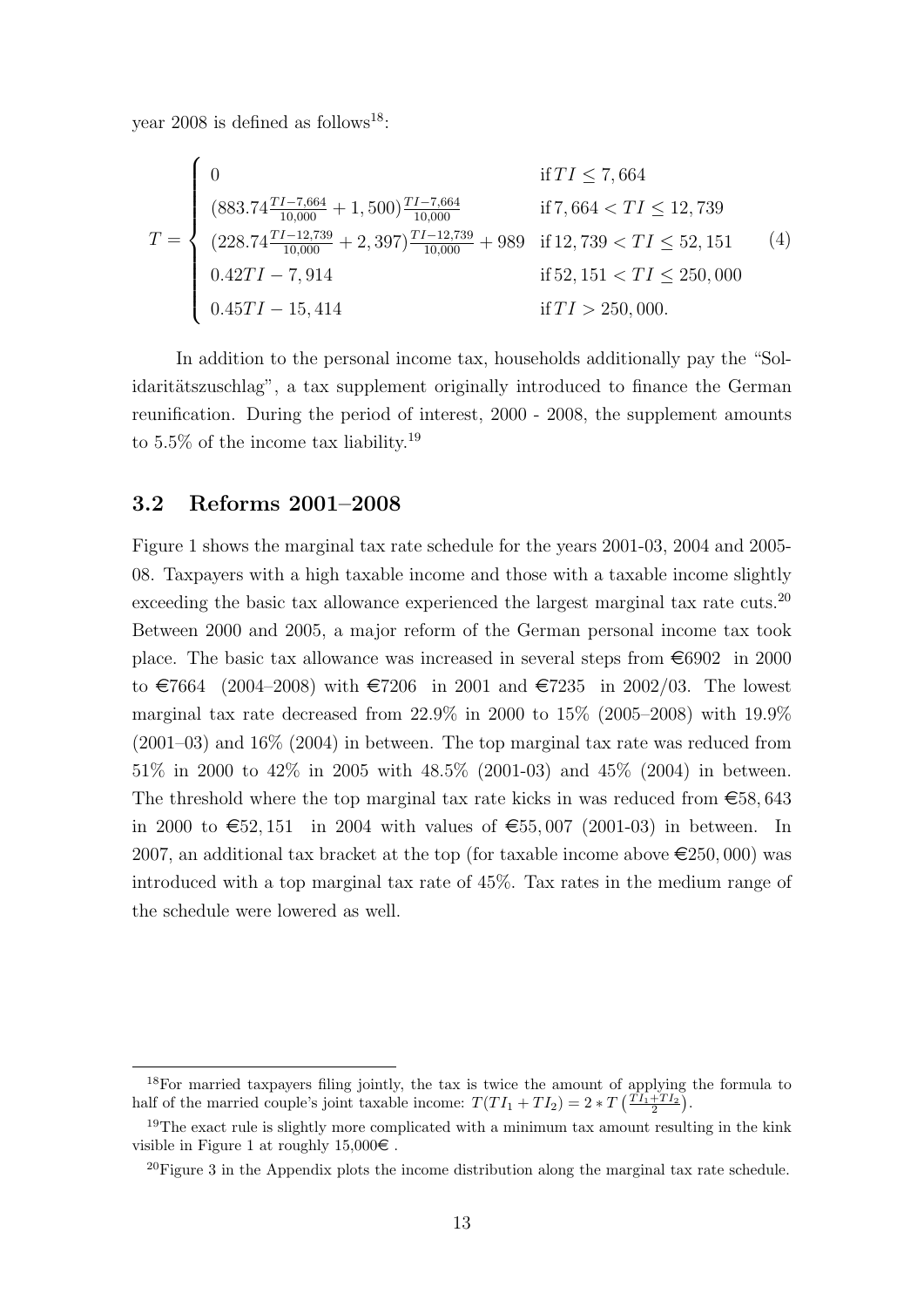

<span id="page-16-1"></span>

### <span id="page-16-0"></span>4 Data and Summary Statistics

Data set. We use the German Taxpayer Panel, which is an administrative data set collected by German tax authorities, provided and administered by the German Federal Statistical Office [\(Kriete-Dodds and Vorgrimler 2007\)](#page-23-12). The unit of observation is the taxpayer, i.e., either a single individual or a couple filing jointly. The panel covers all German tax units in the period 2001 to 2008. We have access to a 5% random sample of the Taxpayer Panel and employ the respective weights provided by the Statistical Office. The dataset contains all information necessary to calculate a taxpayer's annual income tax, this includes basic socio-demographic characteristics such as birth date, gender, family status, number of children as well as detailed information on income sources and tax base parameters such as workrelated expenses and (claimed and realized) deductions.

Sample selection. We restrict our estimation sample to individuals who have a positive income above  $\epsilon 10,000$  (in real 2001 terms) in each period. We further exclude taxpayers who change their marital status throughout the sample period because this implies a change from individual to joint filing or vice versa, and re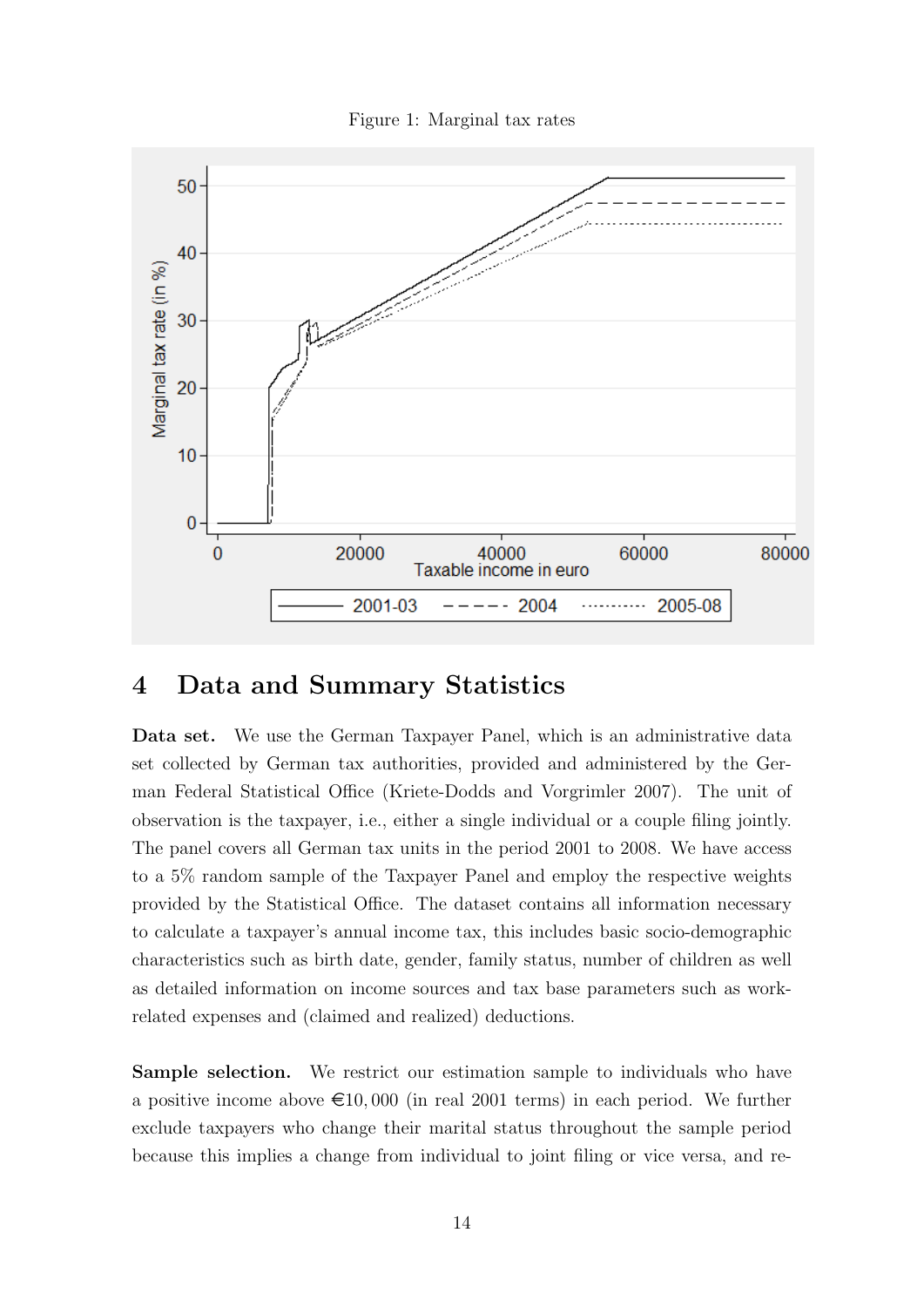strict the sample to individuals in the range of ages 18 to 65 (the pension age in Germany). We also have to exclude a few taxpayers with implausible demographic characteristics (e.g., change of gender or date of birth) that are due to data errors. These restrictions leave us with a sample of about 1.9 million observations. In line with the literature, our regressions are weighted with taxable income and the sample weights.

Summary Statistics. For our analysis, we look at 5 different dependent variables (see Sections [2.2](#page-10-0) and [3.1\)](#page-12-4): (1) taxable income  $TI$ , (2) broad gross income  $GI$ , (3) total deductions  $D^{total}$ , which consist of (4) income-related deductions  $D^{inc}$  and (5) other deductions  $D^{other}$  (with  $D^{total} = D^{inc} + D^{other}$ ). Table [4](#page-26-0) in the Appendix shows descriptive statistics for these five variables. On average, the ratio between TI and GI is 0.79, which implies that total deductions account for about 20% of gross income. Comparing income-related and other deductions, the table shows that income-related expenses only make up for 12% of total deductions on average. Hence, other (itemized) deductions are relatively more important for the reduction of taxable income in Germany.

# <span id="page-17-0"></span>5 Results

This section presents regression evidence using all tax reforms between 2001 and 2008 for identifying variation. The results are based on equation [\(3\)](#page-10-3) and stem from 2SLS regressions using the Gruber/Saez instrument. Table [3](#page-18-0) depicts the regression estimates for different dependent variables. The dependent variables are two-year growth rates of taxable income  $(TI)$ , broad gross income  $(GI)$ , total deductions  $(D^{total})$ , income-related deductions  $(D^{inc})$ , and other deductions  $(D^{other})$  (see section [3.1](#page-12-4) for more information on the definitions of these variables).

Panel A of Table [3](#page-18-0) depicts our baseline estimates where we regress two-year differences in our log dependent variables on two-year differences in the log marginal net-of-tax rate, instrumented with the standard [Gruber and Saez \(2002\)](#page-23-2) synthetic tax rate change (as, e.g., in [Chetty et al. \(2011\)\)](#page-22-5). We estimate a highly significant elasticity of taxable income of 0.49 (I). The elasticity of gross income is considerably lower and not significantly different from zero (II). Comparing our results to the literature, we find that our ETI estimates are broadly in line with recent studies using similar models and estimators [\(Chetty 2009;](#page-22-2) [Weber 2014;](#page-25-0) [Kleven and Schultz](#page-23-0) [2014\)](#page-23-0).

As many other previous studies, we also find that the elasticity of gross income is significantly lower than the ETI. However, our study is the first to explore explic-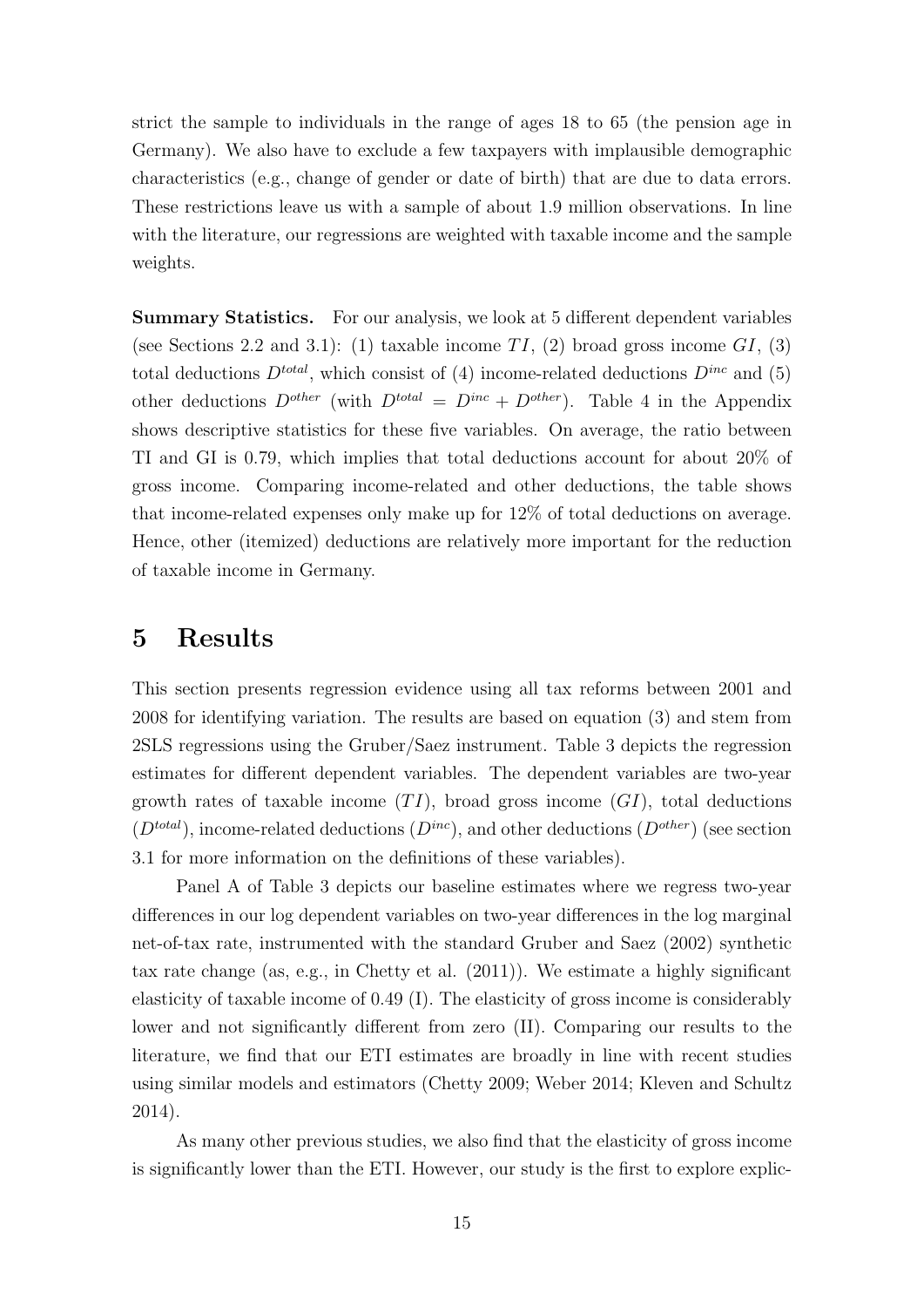<span id="page-18-0"></span>

|                                                                        | (I)             | (II)                   | (III)              | (IV)       | (V)         |  |  |  |  |
|------------------------------------------------------------------------|-----------------|------------------------|--------------------|------------|-------------|--|--|--|--|
| Dependent Variable                                                     | ТI              | GI                     | D <sup>total</sup> | $D^{inc}$  | $D^{other}$ |  |  |  |  |
| <b>Panel A:</b> Baseline specification                                 |                 |                        |                    |            |             |  |  |  |  |
| $\Delta log(1-\tau)$                                                   | $0.490***$      | 0.009                  | $-2.785***$        | $-0.080**$ | $-3.192***$ |  |  |  |  |
|                                                                        | (15.67)         | (0.38)                 | $(-49.32)$         | $(-2.42)$  | $(-49.99)$  |  |  |  |  |
| $F - Stat$                                                             | $300.8\,$       | 300.8                  | 307.3              | 297.6      | 300.8       |  |  |  |  |
| N                                                                      | 1,432,094       | 1,432,094              | 1,417,867          | 1,329,497  | 1,432,017   |  |  |  |  |
| <b>Panel B:</b> Baseline specification with additional income controls |                 |                        |                    |            |             |  |  |  |  |
| $\Delta log(1-\tau)$                                                   | $0.330^{***}\,$ | 0.033                  | $-1.825***$        | 0.006      | $-2.113***$ |  |  |  |  |
|                                                                        | (9.34)          | (1.18)                 | $(-30.99)$         | (0.16)     | $(-30.92)$  |  |  |  |  |
| $F - Stat$                                                             | 275.2           | $275.2\,$              | 281.0              | 272.5      | $275.2\,$   |  |  |  |  |
| N                                                                      | 1,185,604       | 1,185,604              | 1,173,006          | 1,099,115  | 1,185,544   |  |  |  |  |
| <b>Panel C:</b> Baseline specification with three-year growth rates    |                 |                        |                    |            |             |  |  |  |  |
| $\Delta log(1-\tau)$                                                   | $0.364***$      | $0.051*$               | $-1.942***$        | $0.128*$   | $-2.261***$ |  |  |  |  |
|                                                                        | (9.69)          | (1.87)                 | $(-32.22)$         | (1.84)     | $(-33.79)$  |  |  |  |  |
| $F - Stat$                                                             | 417.9           | 417.9                  | 423.2              | 409.7      | 417.9       |  |  |  |  |
| N                                                                      | 1,186,233       | 1,186,233              | 1,174,648          | 1,099,299  | 1,186,169   |  |  |  |  |
| <b>Panel D:</b> Baseline specification with Weber $(2014)$ instrument  |                 |                        |                    |            |             |  |  |  |  |
| $\Delta log(1-\tau)$                                                   | $1.014***$      | $0.356^{\ast\ast\ast}$ | $-3.567***$        | $-0.008$   | $-4.010***$ |  |  |  |  |
|                                                                        | (11.72)         | (5.86)                 | $(-23.05)$         | $(-0.10)$  | $(-23.67)$  |  |  |  |  |
| $F - Stat$                                                             | 302.3           | 302.3                  | 300.1              | 288.2      | 302.3       |  |  |  |  |
| $\boldsymbol{N}$                                                       | 1,185,685       | 1,185,685              | 1,173,054          | 1,099,153  | 1,185,624   |  |  |  |  |

Table 3: ETI and deduction elasticities

Notes: 2SLS regressions based on equation [\(3\)](#page-10-3) with t-statistics in parentheses. Standard errors clustered on the taxpayer level. Significance levels are  $* < 0.10, ** < 0.05, ** < 0.01$ . German tax return data for 2001-2008. Results are based on a 5% random sample of the universe of German taxpayers. Dependent variables in all panels are  $(I)$  taxable income  $TI$ ,  $(II)$  broad gross income GI, (III) total deductions  $D^{total}$ , (IV) income-related deductions  $D^{inc}$  and (V) other (itemized) deductions  $D^{other}$ . All dependent variables are logged. Independent variable of interest is the twoyear growth rate in the marginal net-of-tax rate (i.e.,  $\Delta log(1-\tau)$ ), instrumented with the two-year growth rate in the synthetic net-of-tax rate based on base-year  $t-2$  behavior (Gruber/Saez-type instrument). Reported coefficients can be interpreted as elasticities identified from tax reforms. All specifications include year fixed effects, region fixed effects (East vs. West Germany), controls for demographic variables (Dummies for number of children, marital status) as well as 10-piece splines in logged base-year income. The sample is restricted to tax units with taxable income above  $\epsilon$ 10, 000 (in real 2001 terms), who are 18-65 years old and do not change their filing status throughout the sample period. All specifications are weighted with taxable income and provided sample weights.  $F - Stat$  indicates the first-stage F-statistic and N is the number of observations. Panel A is the baseline specification as described. Panel B adds income controls specified as 10-piece splines based on the log-deviation between base-year and base-year+1 income (following [Kopczuk 2005\)](#page-23-6). Panel C uses three-year growth rates instead of two-year growth rates. Panel D uses a [Weber \(2014\)-](#page-25-0)type instrument where the instrument is based on behavior in the year prior to base-year  $t-3$ .

itly whether responsive deductions are the reason for this difference in elasticities. Columns (III) to (V) show that, as expected, deductions respond negatively to in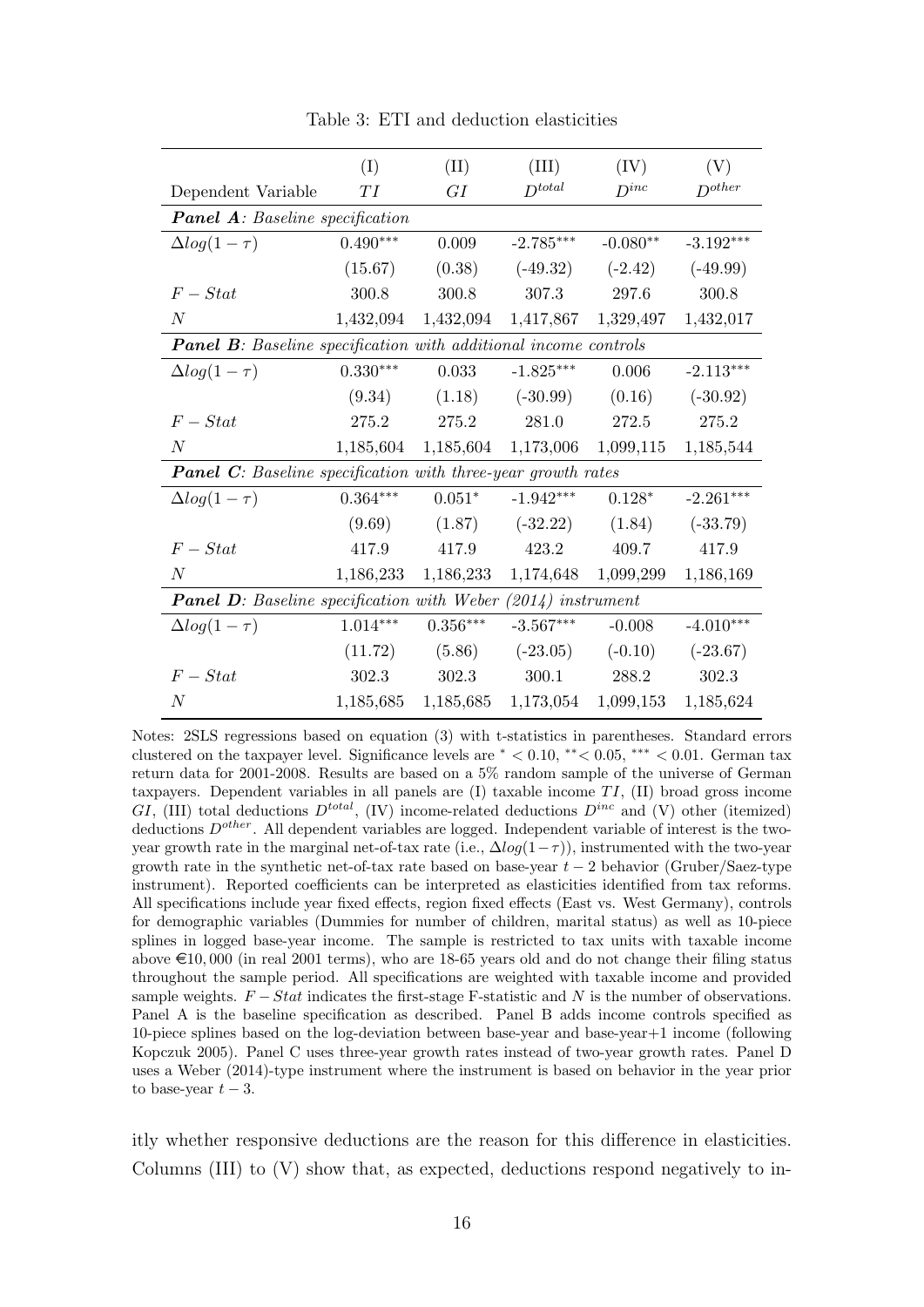creases in the net-of-tax rate. For the sum of all deductions  $D^{total}$ , we estimate a highly significant elasticity of  $-2.785$ . This effect is driven by (itemized) other deductions  $D^{other}$  (V) rather than income-related deductions  $D^{inc}$  (IV) for which we estimate a very low elasticity. This is reassuring given that taxpayers have much more discretion whether to claim (itemized)  $D^{other}$ -type deductions, while income-related deductions  $D^{inc}$  are often automatically accounted for and third-party reported.

We conduct several robustness checks to make sure that our estimates are not driven by modeling choices. In a first step, we additionally include 10-piece splines based on the log deviation between base-year and base-year+1 income in our specifications, as suggested by [Kopczuk \(2005\)](#page-23-6) and recently applied in [Kleven](#page-23-0) [and Schultz \(2014\).](#page-23-0) The inclusion of the second set of splines is intended to control better for transitory income components. Estimates in Panel B show that elasticities decrease slightly in absolute terms but the general pattern does not change. Most importantly, deductions are still found to be very responsive to tax rate changes.

Next, in Panel C, we regress three-year growth rates in our dependent variable on three-year changes in the log net-of-tax rates as, e.g., in [Kleven and Schultz](#page-23-0) [\(2014\),](#page-23-0) instead of using two-year differences. Again, estimates are hardly affected.

Last in Panel D, we address recent concerns that the Gruber/Saez synthetic instrument is not exogenous (see, e.g., [Weber 2014](#page-25-0) or [Blomquist and Selin 2010\)](#page-22-11). Although it is possible to control for base-year income in flexible ways (e.g., by including income splines), it is not clear if any correlation between the Gruber/Saez instrument and the error term is controlled for. We hence apply an approach recently suggested by [Weber \(2014\),](#page-25-0) in which the synthetic tax rate is based on a lag of base-year income, e.g.,  $t - k - 1$ , instead of base-year income  $t - k$  as in [Gruber and](#page-23-2) [Saez \(2002\).](#page-23-2) This approach reduces, and ideally abolishes, the correlation between the error term and the instrument. Panel D shows that using this plausibly more exogenous instrument yields significantly higher elasticity estimates. This is well in line with the original application of the estimation strategy in [Weber \(2014\).](#page-25-0) Again, the general pattern of our baseline specification is preserved. In particular, gross income responds less than taxable income and deductions remain to be very sensitive to tax rate changes, which is main empirical contribution of this paper (independent of the exact magnitudes of the elasticity estimates).

# <span id="page-19-0"></span>6 Conclusion

In this paper, we show both theoretically and empirically that the ETI is not a sufficient statistic for analyzing the welfare effects of tax reforms in the presence of tax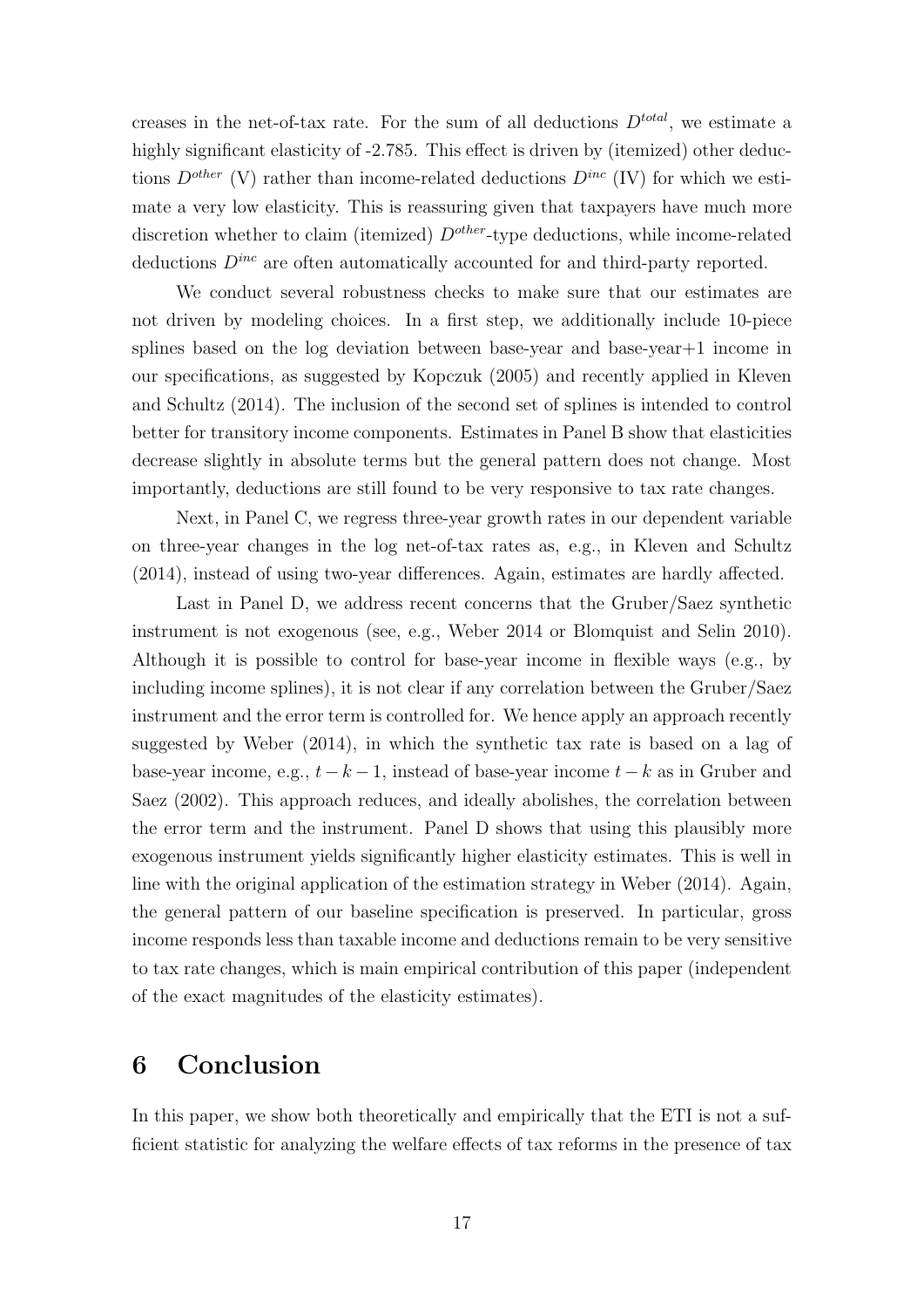deductions. Our theoretical framework reveals that the ETI is not the appropriate welfare parameter if  $(i)$  deductions generate externalities and  $(ii)$  deductions are responsive to tax rate changes. While the first condition holds in arguably all cases, we use German tax return data to demonstrate empirically that deductions respond negatively to net-of-tax rates, implying that the second condition holds as well.

Given that most tax systems around the world allow for deduction possibilities, the findings in our paper cast doubt on the merits of using the ETI to design optimal tax systems in practice. We show that instead of the ETI, a combination of the ETI, the deduction elasticity and the marginal externality of deducting expenses determines the marginal costs of a tax increase. The challenge for researchers, therefore, is to develop research designs that allow to estimate not only the ETI and deduction elasticity, but also to identify the marginal externality and the responsiveness of tax deductions. While this paper provides a set of results on the former measures, the question of how to empirically pin down the marginal externality is yet to be answered.<sup>[21](#page-20-0)</sup>

Recalling equation [\(1\)](#page-8-1),  $\frac{dW(t)}{dt} = -\frac{1}{1-t}$  $\frac{1}{1-t}[tT I \varepsilon_{TI} + e'(D)D\varepsilon_D]$ , we can, nevertheless, try to assess how relevant the presence of deduction possibilities is for the interpretation of the ETI as a sufficient statistic. In particular, the relative difference between the first and the second part of the term in brackets (normalized by gross income) is crucial:  $t \frac{TI}{GI} \varepsilon_{TI}$  versus  $e'(D) \frac{D}{GI} \varepsilon_{D}$ . Using mean values from table [4,](#page-26-0) and our central estimates of ETI and deduction elasticities ( $\varepsilon_{TI} = 0.490$  and  $\varepsilon_{D^{total}} = -2.785$ ) and assuming a marginal tax rate t of 0.3 (sample mean), we get 0.12 for the first and  $-0.56 \cdot e'(D)$  for the second term. Even if we assume that every euro deducted (and thus transferred to a third agent) is worth only half its money value, i.e.  $e'(D) = 0.5$ , the additional marginal welfare costs induced by accounting for deducting behavior (the second term) is larger (in absolute terms) than the costs if the ETI was a sufficient statistic (the first term). Note that these numbers may be particularly large in Germany for two reasons. First, there are vast deductions possibilities in Germany leading ceteris paribus to a relatively large second term - especially if a taxpayer decides to hire a professional tax preparer. Second, the peculiar German tax schedule that has no brackets and therefore hardly any kink points is likely to yield low real responses to tax rate changes, which is also indicated by the low elasticity of gross income that we estimate. Nevertheless, the simple back-of-the-envelope calculation shows that the presence of deduction possibilities are likely to lead to marginal deadweight costs of taxation, which are

<span id="page-20-0"></span><sup>21</sup>Note that [Chetty \(2009\)](#page-22-2) derives the welfare loss as a weighted average of the ETI and the EGI. However, estimating the weight, i.e., the marginal resource cost of sheltering in his model, is also not trivial (see, e.g., the concluding discussion in [Chetty 2009\)](#page-22-2).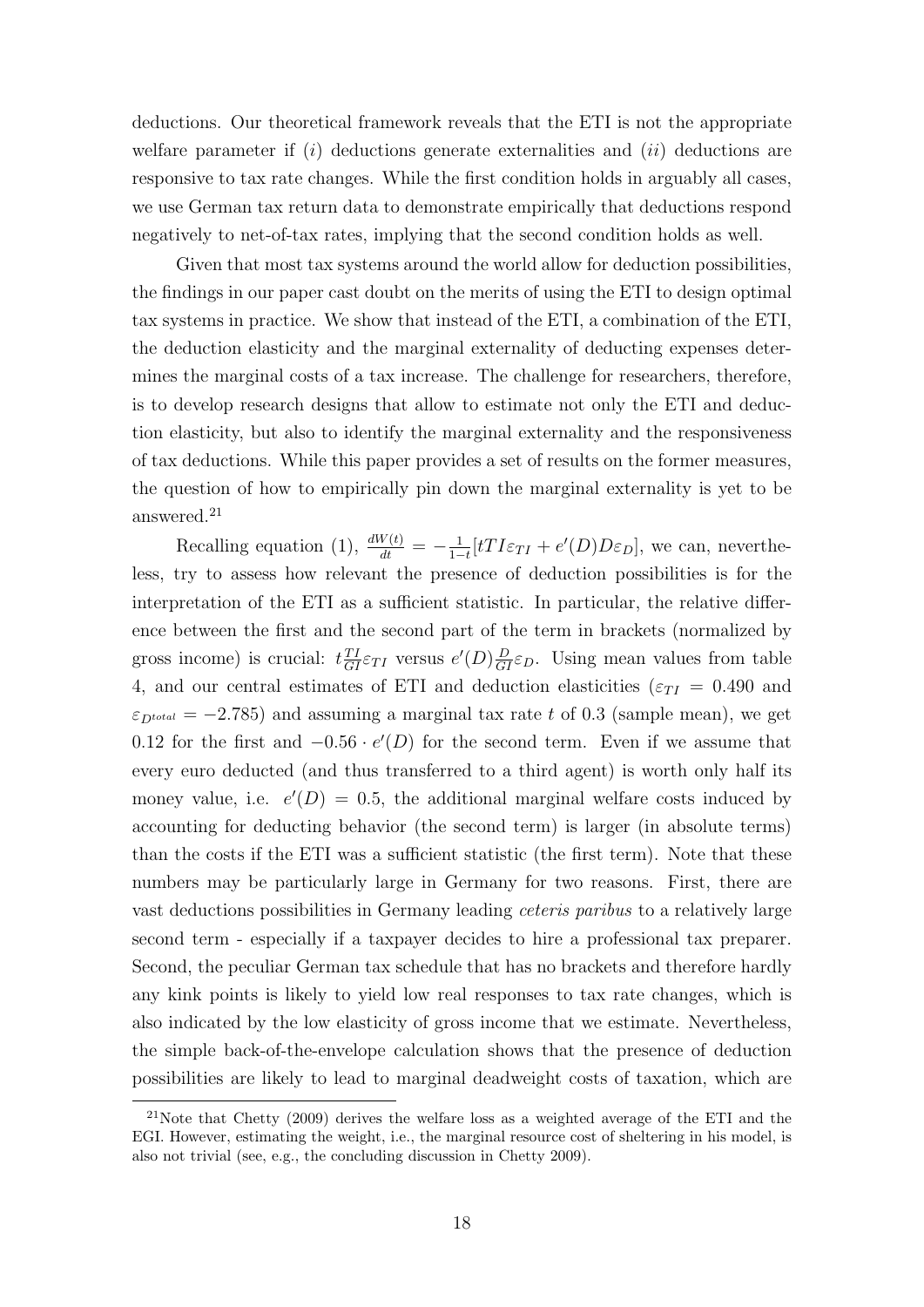quite different from the estimates using the well-known ETI formula.

Another important question which we did not address in the present paper is how to optimally design tax deductions. As argued above, most (if not all) deduction possibilities exist to internalize externalities. In order to have no welfare consequences, i.e. not to distort optimal behavior of agents, the value of the deduction, i.e.  $t \cdot D$ , has to correspond to the optimal Pigouvian subsidy. It is hard to imagine that tax policy makers manage to set this optimal deduction level for every single deduction possibility. Analyzing this could hence be a fruitful avenue for future research.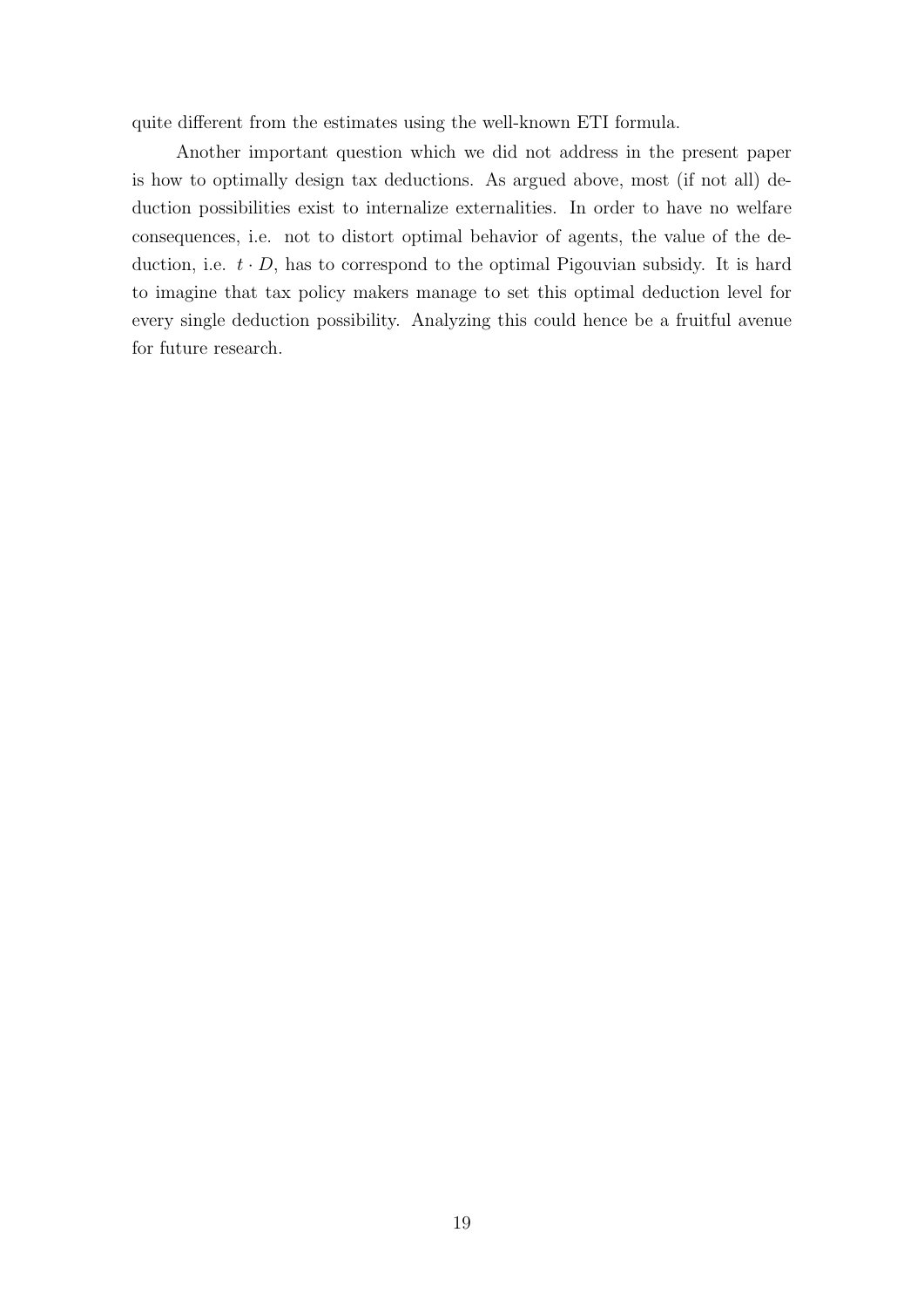# References

- <span id="page-22-6"></span>Andreoni, J. (2006). Philanthropy. In S.-C. Kolm and J. Mercier Ythier (Eds.), Handbook of the Economics of Giving, Altruism and Reciprocity (1 ed.), Volume 2. Elsevier.
- <span id="page-22-10"></span>Auerbach, A. J. and J. Slemrod (1997). The Economic Effects of the Tax Reform Act of 1986. Journal of Economic Literature 35 (2), 589–632.
- <span id="page-22-12"></span>Auten, G. and R. Carroll (1999). The effect of income taxes on household income. Review of Economics and Statistics 81 (4), 681–693.
- <span id="page-22-4"></span>Bach, S., G. Corneo, and V. Steiner (2013). Effective taxation of top incomes in germany. German Economic Review  $14$ ,  $115 - 137$ .
- <span id="page-22-8"></span>Bargain, O., K. Orsini, and A. Peichl (2014). Comparing Labor Supply Elasticities in Europe and the US: New Results. Journal of Human Resources 49(3), 723– 838.
- <span id="page-22-9"></span>Bastani, S. and H. Selin (2014). Bunching and non-bunching at kink points of the swedish tax schedule. Journal of Public Economics  $109(0)$ ,  $36-49$ .
- <span id="page-22-11"></span>Blomquist, S. and H. Selin (2010). Hourly wage rate and taxable labor income responsiveness to changes in marginal tax rates. Journal of Public Economics  $94(11-12)$ , 878–889.
- <span id="page-22-7"></span>Blundell, R. and T. MaCurdy (1999). Labor Supply: A Review of Alternative Approaches. In O. Ashenfelter and D. Card (Eds.), Handbook of Labor Economics, Volume 3A, Chapter 27. Elsevier North-Holland.
- <span id="page-22-2"></span>Chetty, R. (2009). Is the taxable income elasticity sufficient to calculate deadweight loss? the implications of evasion and avoidance. American Economic Journal: Economic Policy 1 (2), 31–52.
- <span id="page-22-5"></span>Chetty, R., J. N. Friedman, T. Olsen, and L. Pistaferri (2011). Adjustment costs, firm responses, and micro vs. macro labor supply elasticities: Evidence from danish tax records. The Quarterly Journal of Economics 126 (2), 749–804.
- <span id="page-22-3"></span>Ernst & Young (2013). Worldwide Personal Tax Guide 2013 2014. EYGM Limited.
- <span id="page-22-0"></span>Feldstein, M. (1995). The effect of marginal tax rates on taxable income: A panel study of the 1986 Tax reform act. Journal of Political Economy 103(3), 551.
- <span id="page-22-1"></span>Feldstein, M. (1999). Tax avoidance and the deadweight loss of the income tax. Review of Economics and Statistics 81 (4), 674 – 680.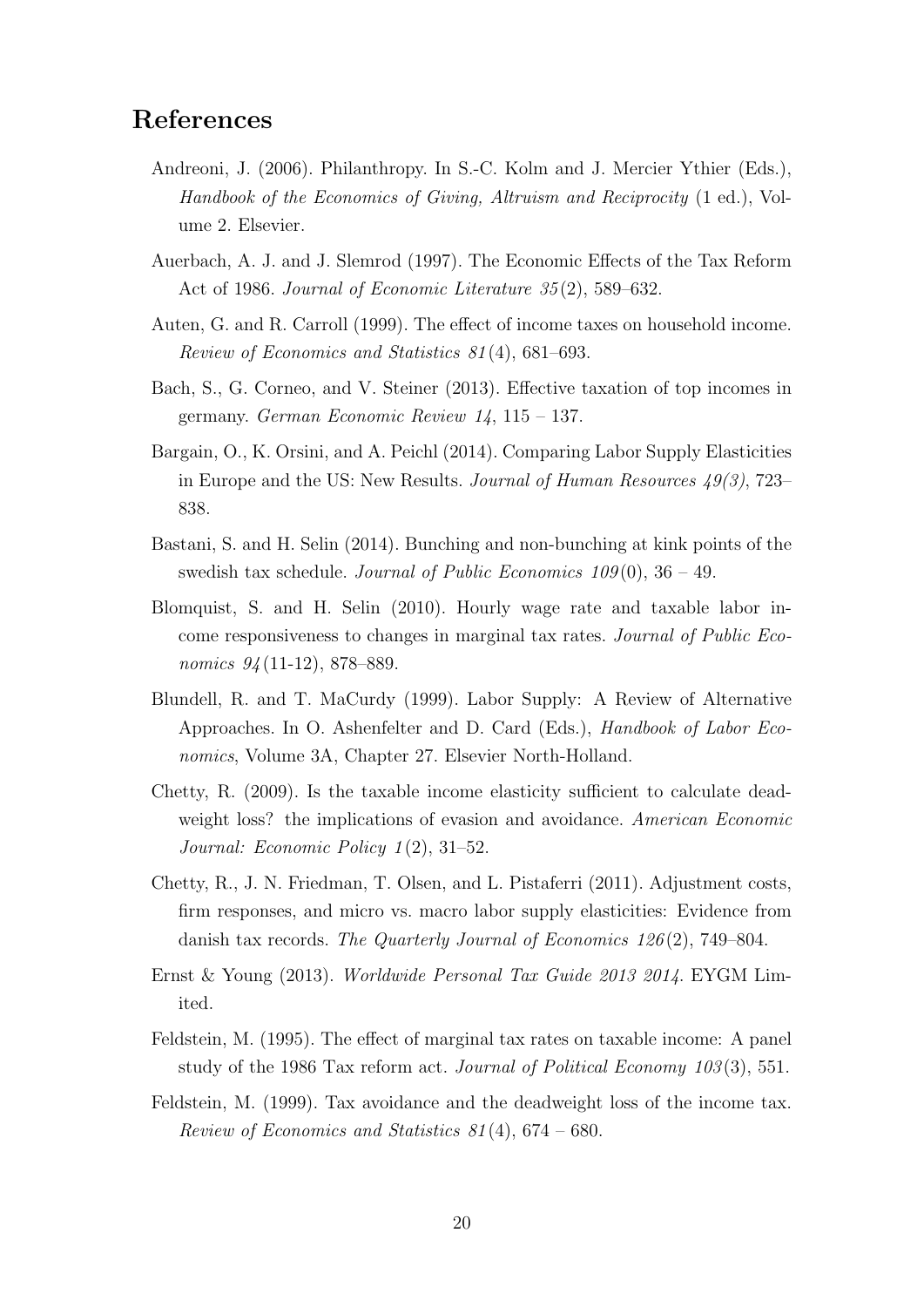- <span id="page-23-4"></span>Gordon, R. and J. Slemrod (2002). Are 'real' responses to taxes simply income shifting between corporate and personal tax bases? In J. Slemrod (Ed.), Does Atlas Shrug? The Economic Consequences of Taxing the Rich, pp. 240–280. New York: Harvard University Press and Russell Sage Foundation.
- <span id="page-23-3"></span>Gorodnichenko, Y., J. Martinez-Vazquez, and K. S. Peter (2009). Myth and reality of flat tax reform: Micro estimates of tax evasion response and welfare effects in Russia. Journal of Political Economy  $117(3)$ , pp. 504–554.
- <span id="page-23-7"></span>Gottfried, P. and D. Witczak (2009). The Responses of Taxable Income Induced by Tax Cuts. Empirical Evidence from the German Taxpayer Panel. IAW Diskussionspapier Nr. 57.
- <span id="page-23-2"></span>Gruber, J. and E. Saez (2002). The elasticity of taxable income: evidence and implications. Journal of Public Economics  $84(1)$ , 1–32.
- <span id="page-23-9"></span>Harju, J. and T. Matikka (2013). The elasticity of taxable income and incomeshifting between tax bases: what is "real" and what is not? Working Papers 1313, Oxford University Centre for Business Taxation.
- <span id="page-23-5"></span>Joulfaian, D. (2000.). Estate Taxes and Charitable Bequests by the Wealthy. National Tax Journal  $53(3)$ , 743–764.
- <span id="page-23-1"></span>Kirchhof, P. (2011). Bundessteuergesetzbuch. Ein Reformentwurf zur Erneuerung des Steuerrechts. Heidelberg: C.F. Müller Wissenschaft.
- <span id="page-23-0"></span>Kleven, H. and E. Schultz (2014). Estimating taxable income responses using danish tax reforms. American Economic Journal: Economic Policy. forthcoming.
- <span id="page-23-11"></span>Kleven, H. J., M. B. Knudsen, C. T. Kreiner, S. Pedersen, and E. Saez (2011). Unwilling or unable to cheat? evidence from a tax audit experiment in denmark. Econometrica  $79(3)$ , 651–692.
- <span id="page-23-6"></span>Kopczuk, W. (2005). Tax bases, tax rates and the elasticity of reported income. Journal of Public Economics 89 (11-12), 2093–2119.
- <span id="page-23-8"></span>Kreiner, C. T., S. Leth-Petersen, and P. E. Skov (2013). Tax Reforms and Intertemporal Shifting of Wage Income: Evidence from Danish Monthly Payroll Records. CEPR Discussion Paper No. 9697.
- <span id="page-23-10"></span>Kreiner, C. T., S. Leth-Petersen, and P. E. Skov (2014). Year-End Tax Planning of Top Management: Evidence from High-Frequency Payroll Data. American Economic Review, Papers and Proceedings 104 (5), 154–158.
- <span id="page-23-12"></span>Kriete-Dodds, S. and D. Vorgrimler (2007). The German Taxpayer-Panel. Schmollers Jahrbuch 127(3), 497–509.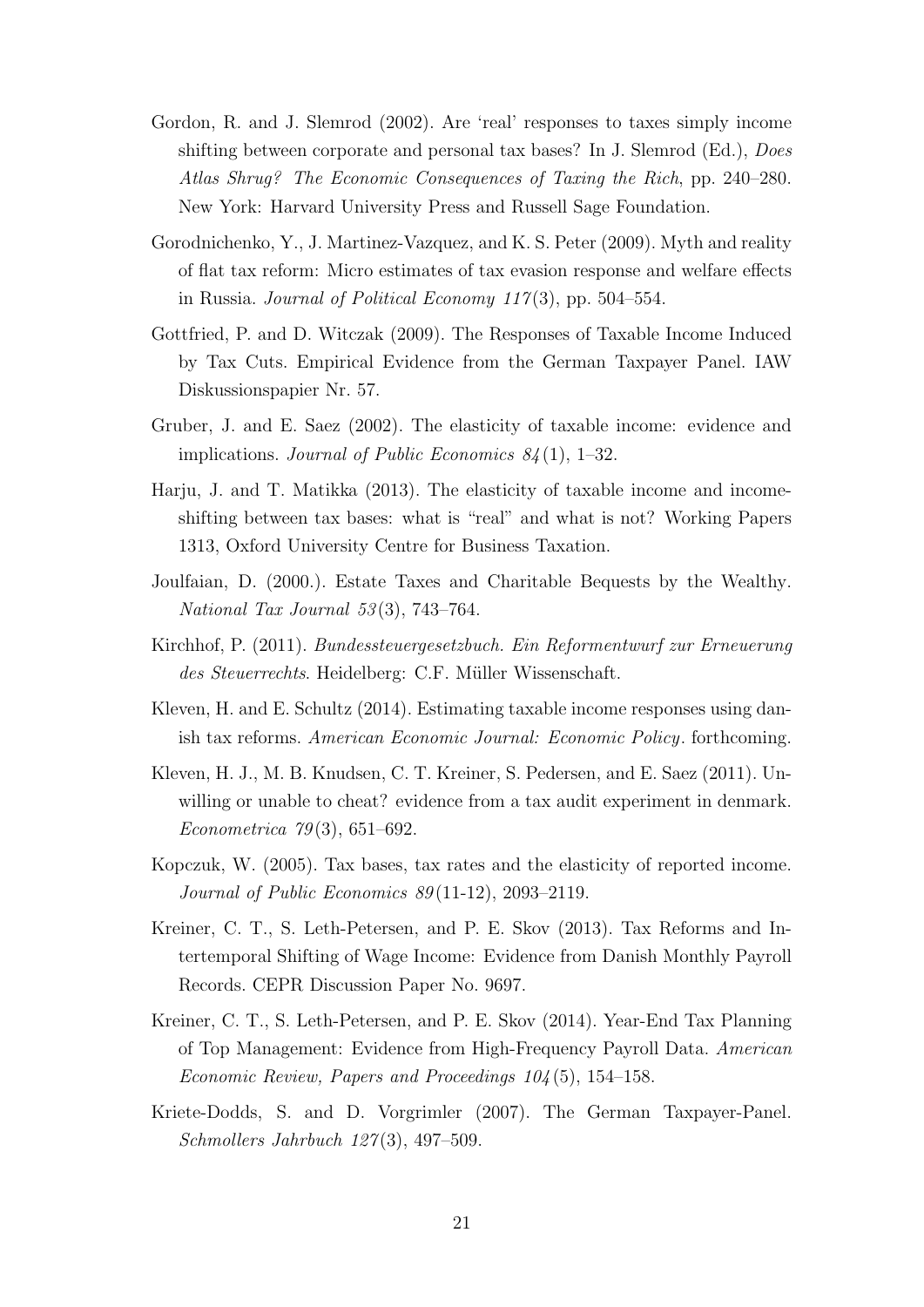- <span id="page-24-11"></span>Massarrat-Mashhadi, N. and C. Werdt (2012). Estimating dynamic income responses to tax changes: Evidence from Germany. Free University Berlin Discussion Papers Nr. 2012/22.
- <span id="page-24-7"></span>Matikka, T. (2014). Taxable income elasticity and the anatomy of behavioral response: Evidence from Finland. Technical report, Government Institute for Economic Research Working Papers No. 55.
- <span id="page-24-13"></span>Poterba, J. (2011). *Economic Analysis of Tax Expenditure*. NBER and Chicago University Press.
- <span id="page-24-6"></span>Saez, E. (2003). The effect of marginal tax rates on income: a panel study of "bracket creep". Journal of Public Economics  $87(5-6)$ , 1231–1258.
- <span id="page-24-1"></span>Saez, E. (2004a). The optimal treatment of tax expenditures. Journal of Public Economics  $88(12)$ ,  $2657 - 2684$ .
- <span id="page-24-4"></span>Saez, E. (2004b, February). Reported incomes and marginal tax rates, 1960-2000: Evidence and policy implications. Working Paper 10273, National Bureau of Economic Research.
- <span id="page-24-0"></span>Saez, E., J. Slemrod, and S. H. Giertz (2012). The elasticity of taxable income with respect to marginal tax rates: A critical review. *Journal of Economic* Literature  $50(1)$ , 3-50.
- <span id="page-24-12"></span>Schmidt, T.-P. and H. Müller (2012). Die Elastizität des zu versteuernden Einkommens in Deutschland. ARQUS Discussion Paper Nr. 132.
- <span id="page-24-9"></span>Slemrod, J. (1994). Fixing the leak in Okun's bucket - Optimal tax progressivity when avoidance can be controlled. Journal of Public Economics 55, 41–51.
- <span id="page-24-10"></span>Slemrod, J. (1995). Income creation or income shifting? behavioral re- sponses to the tax reform act of 1986. American Economic Review Papers and Proceed $ings 85(2), 175-180.$
- <span id="page-24-5"></span>Slemrod, J. (1996). High income families and the tax changes of the 1980s: The anatomy of behavioral response. In F. M. and J. Poterba (Eds.), Empirical Foundations of Household Taxation, pp. 169–192. University of Chicago Press.
- <span id="page-24-2"></span>Slemrod, J. (1998). Methodological Issues in Measuring and Interpreting Taxable Income Elasticities. National Tax Journal 51 (4), 773–788.
- <span id="page-24-8"></span>Slemrod, J. and W. Kopczuk (2002). The optimal elasticity of taxable income. Journal of Public Economics 84 (1), 91–112.
- <span id="page-24-3"></span>Slemrod, J. B. and S. Yitzhaki (2002). Tax avoidance, evasion, and administration. In A. J. Auerbach and M. S. Feldstein (Eds.), Handbook of Public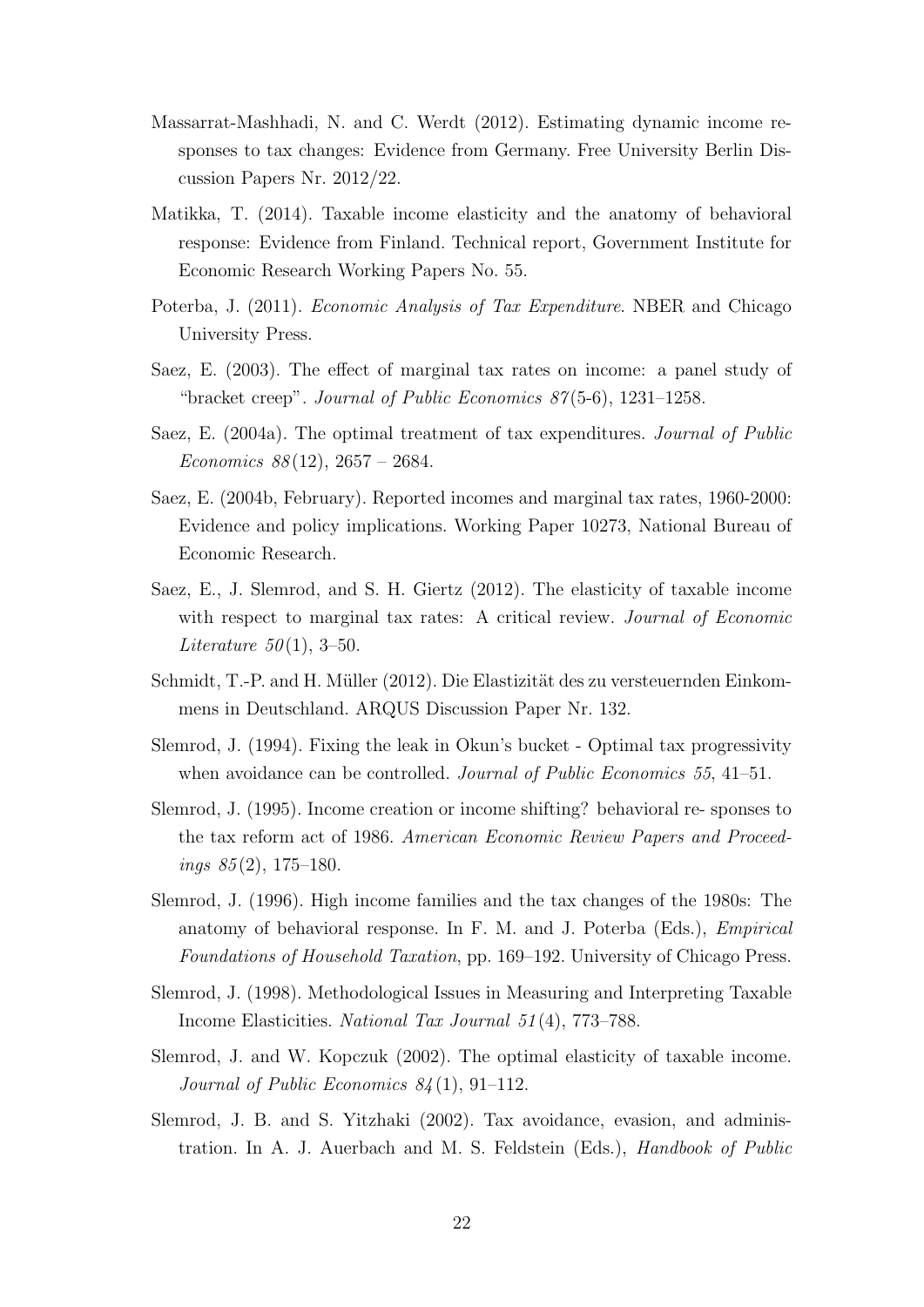Economics, Volume 3, pp. 1423–1470. Amsterdam: Elsevier Science Publishers.

- <span id="page-25-0"></span>Weber, C. (2014). Toward obtaining a consistent estimate of the elasticity of taxable income using difference-in-differences. Journal of Public Economics 117, 90–103.
- <span id="page-25-1"></span>Yörük, B. K. (2013). The impact of charitable subsidies on religious giving and attendance: Evidence from panel data. Review of Economics and Statistics  $95(5)$ , 1708-1721.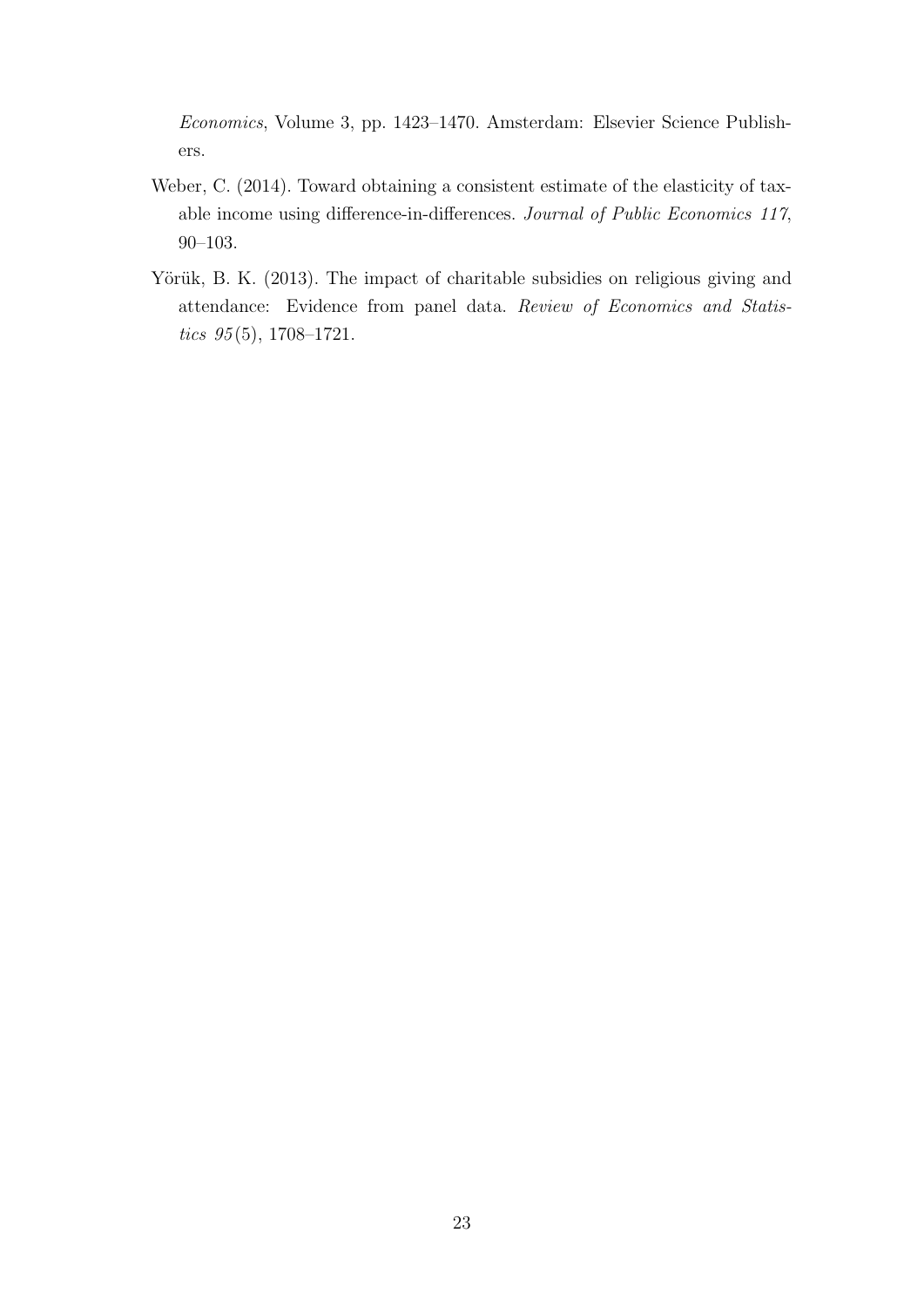# <span id="page-26-0"></span>A Appendix

| Variable           | mean   | sd      | p10    | p25    | p75    | p90    |
|--------------------|--------|---------|--------|--------|--------|--------|
| GI                 | 55,484 | 150,912 | 25,630 | 31,842 | 61,264 | 87.824 |
| TI                 | 43.919 | 148,714 | 16,838 | 22,439 | 47,115 | 72,164 |
| D <sup>total</sup> | 11,565 | 10,225  | 2,869  | 5,281  | 15,987 | 21,274 |
| $D^{inc}$          | 1,402  | 6.012   | 920    | 920    | 1,840  | 2,522  |
| $D^{other}$        | 10,164 | 7,881   | 1,744  | 4,077  | 14,235 | 19,090 |

Table 4: Descriptive statistics for dependent variables

Notes: Summary statistics for variables that are used as dependent variables in the regressions. Gross income  $GI$ , taxable income  $TI$ , total deductions  $D^{total}$ , income-related deductions  $D^{inc}$ , other (itemized) deductions  $D^{other}$  (where  $D^{total} = D^{inc} + D^{other}$ ). German tax return data for 2001-2008. Statistics are based on a representative 5% sample of the universe of German taxpayers. All money variables in 2001 euro.  $N = 1,996,200$ . Means and standard deviations (sd).  $pX$  indicates the X-th percentile.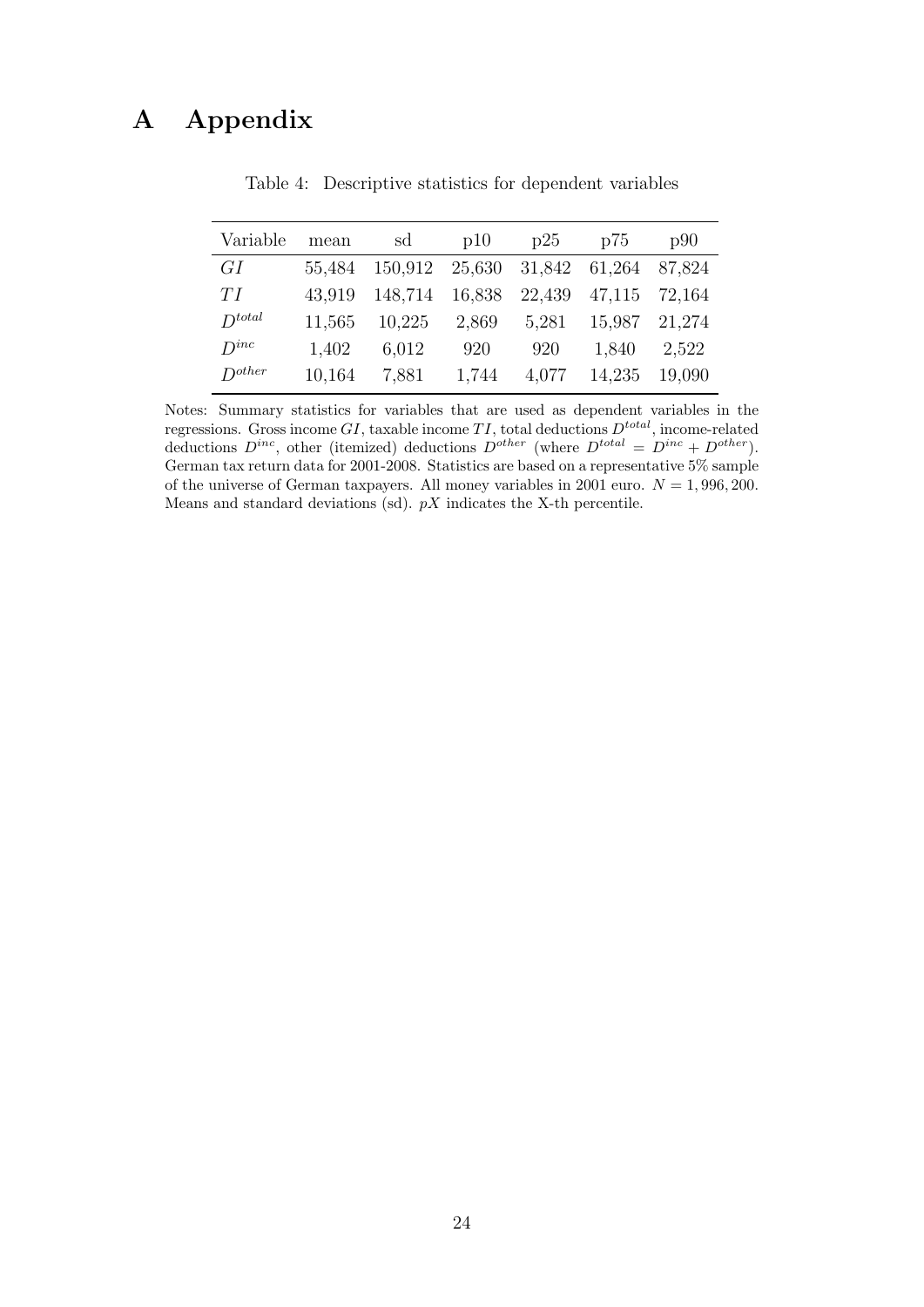

<span id="page-27-0"></span>

Notes: Graphical evidence of the first-stage and reduced-form regressions. German tax return data for 2001-2008. Graphs are based on a 5% sample of the universe of German taxpayers. Panel A plots a fourth-order local polynomial regression of the change in the log marginal net-of-tax rate (log taxable income) on the changes in the predicted log marginal net-of-tax rate. Panel B is based on a fourth-order local polynomial regression of the change in log taxable income on the changes in the predicted log marginal netof-tax rate. The dashed lines are 95% confidence intervals. The graphical illustration is based on [Weber \(2014\).](#page-25-0)